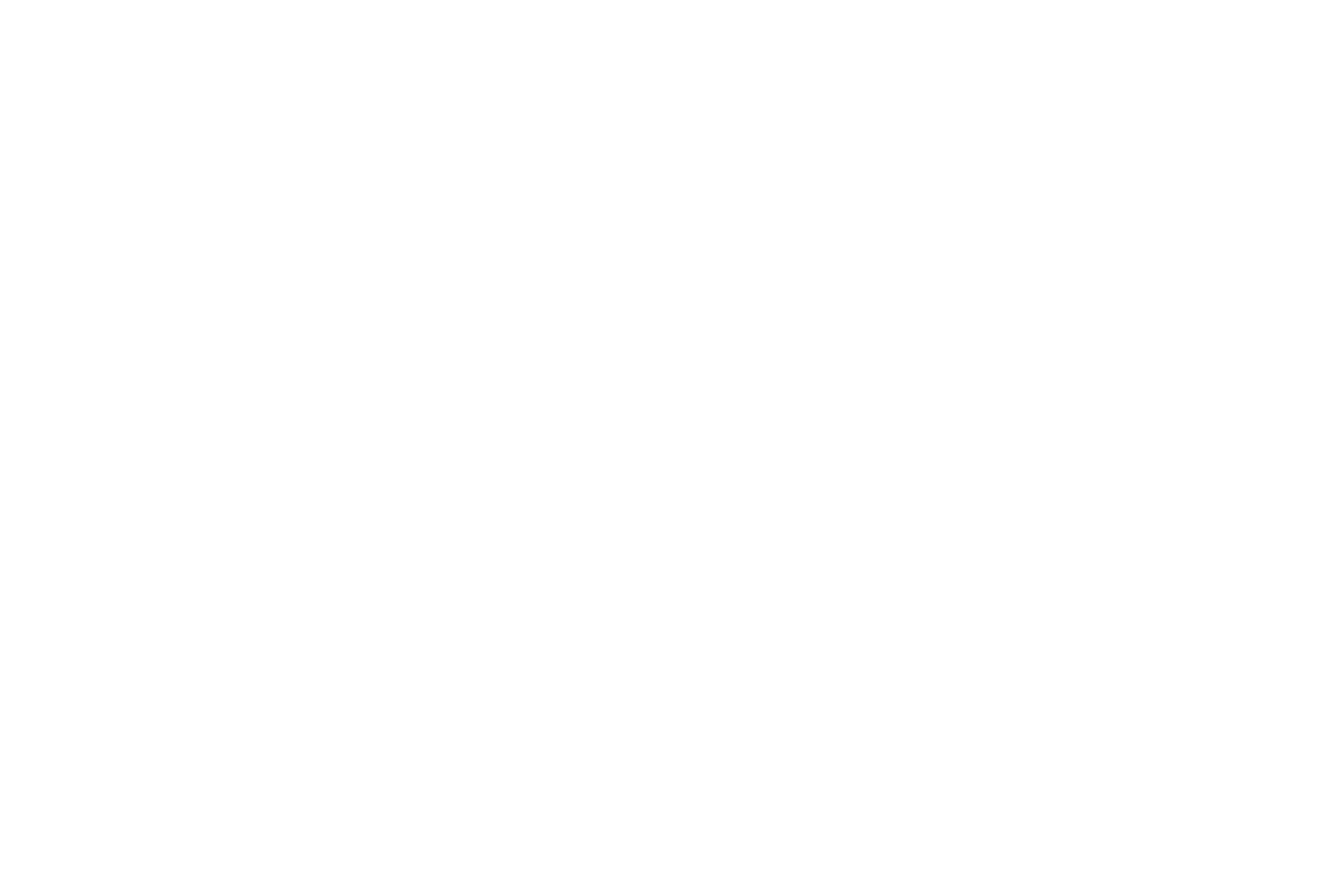## **ABOUT THIS REPORT**

The board of directors (the "Board") of Beijing Enterprises Environment Group Limited (the "Company", together with its subsidiaries, the "Group") hereby presents this environmental, social and governance (the "ESG") report for the year ended 31 December 2021.

The Board assumes full responsibility for the Company's ESG strategy and ESG reporting and is responsible for evaluating and determining the ESG-related risks, and ensuring that appropriate and effective ESG risk management and internal control system are in place.

The Board supports the Company's commitment to fulfilling the ESG responsibility by formulating the Company's ESG management policies and strategies, identifying, prioritising and managing important ESG-related issues in combination with stakeholder communication and materiality assessment results, as well as setting ESG performance objectives and reviewing the completion progress regularly.

The Board is involved in the materiality assessment and prioritisation of ESG-related issues that may have significant influence on the Company's long-term sustainability. Key ESG risks have been incorporated into the Company's risk management system and the Company has formulated risk response measures by considering the possibility, impact and trends of key ESG risks.

The Board is of the opinion that good environmental conditions, social influence and governance structure are crucial to the development of the Group. As such, while seeking to pursue growth in its performances, the Group has also been constantly striving for excellence in such areas as environmental protection, social responsibility and corporate governance. The principles and benchmarks contained in the "Environmental, Social and Governance Reporting Guide" (the "ESG Reporting Guide") set out in Appendix 27 to the Rules Governing the Listing of Securities on The Stock Exchange of Hong Kong Limited have been adopted by the Group as its standards which, together with the experience it has gathered, form the basis towards the establishment of a sound ESG framework.

The data collection of this report encompasses the Group's principal businesses based in the People's Republic of China (the "PRC") (i.e. the solid waste treatment and ecological construction services) and operations of offices in Beijing and Hong Kong. Covering the businesses operated by the Group, this report sets out its strategies and practices in relation to environmental protection, social responsibility and operational governance in 2021, thereby allowing shareholders, investors as well as the general public to gain a more comprehensive and in-depth understanding of the Group's ESG issues and culture. This report has been prepared in accordance with the ESG Reporting Guide. The standards, methodologies, assumptions and conversion factors used for the reporting of emissions and energy consumption are with reference to "Reporting Guidance on Environmental KPIs" set out in Appendix 2 to the guideline, "How to prepare an ESG report", published by The Stock Exchange of Hong Kong Limited.

The Group will publish its ESG reports annually informing our stakeholders and concerned parties of the latest information on the Group's relevant work on ESG. We welcome any constructive suggestions or comments. This report is available in electronic version which can be viewed and downloaded on the website of HKEXnews (www.hkexnews.hk) and the website of the Company (www.beegl.com.hk).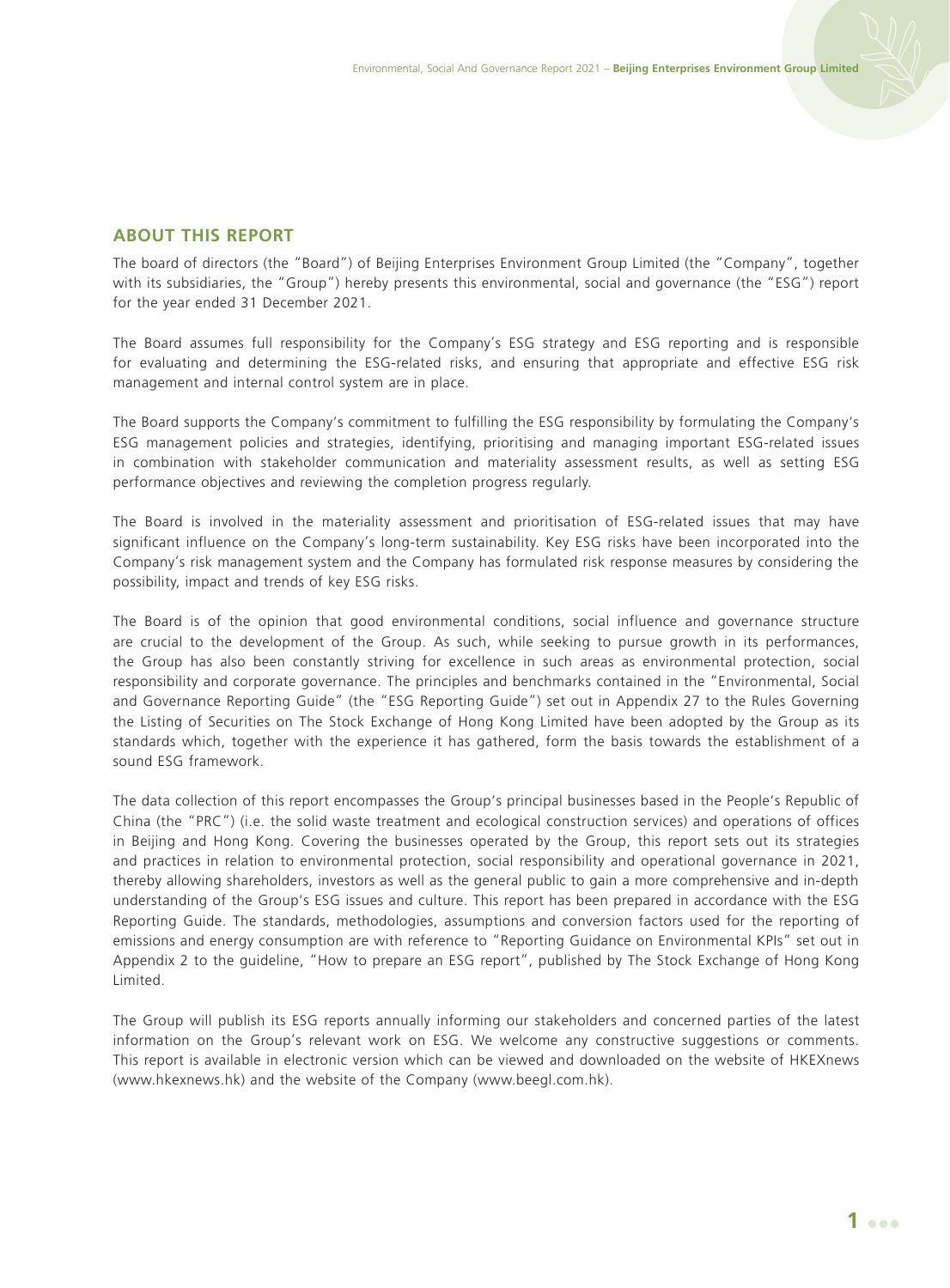

 $\bigodot$  hazardous and medical waste treatment project

## **Household waste incineration projects**

- Shandong Taian Project 1,200 tonnes per day
- Hunan Changde Project 1,200 tonnes per day
- Beijing Gaoantun Project 1,600 tonnes per day
- Ha'erbin Shuangqi Project 1,200 tonnes per day
- Jiangsu Zhangjiagang Project 900 tonnes per day
- 
- Hainan Wenchang Project 225 tonnes per day
- 
- Shandong Yanzhou Project 1,500 tonnes per day

## **Hazardous waste and medical waste treatment project**

Ha'erbin Shuangqi Waste-To-Energy Project, Heilongjiang

Beijing Haidian District Cyclic Economy Industrial Park Renewable Energy Power Generation Project

Beijing Gaoantun Waste-To-Energy Project

Taian Household Waste Incineration Power Generation Project, Shandong

Jining Yanzhou Household Waste Incineration Power Generation Project, Shandong

Jiangsu Shuyang Waste-To-Energy Project

Zhangjiagang Household Waste-To- Energy Plant Project, Jiangsu

Changde Household Waste Incineration Power Generation Project, Hunan

Hunan Hengyang Hazardous Waste Incineration Power Generation Project

Wenchang Household Waste-To-Energy Plant Project, Hainan

## **Projects Processing capacity**

– Jiangsu Shuyang Project 1,200 tonnes per day – Beijing Haidian Project 2,100 tonnes per day

– Hunan Hengyang Project 35,000 tonnes per annum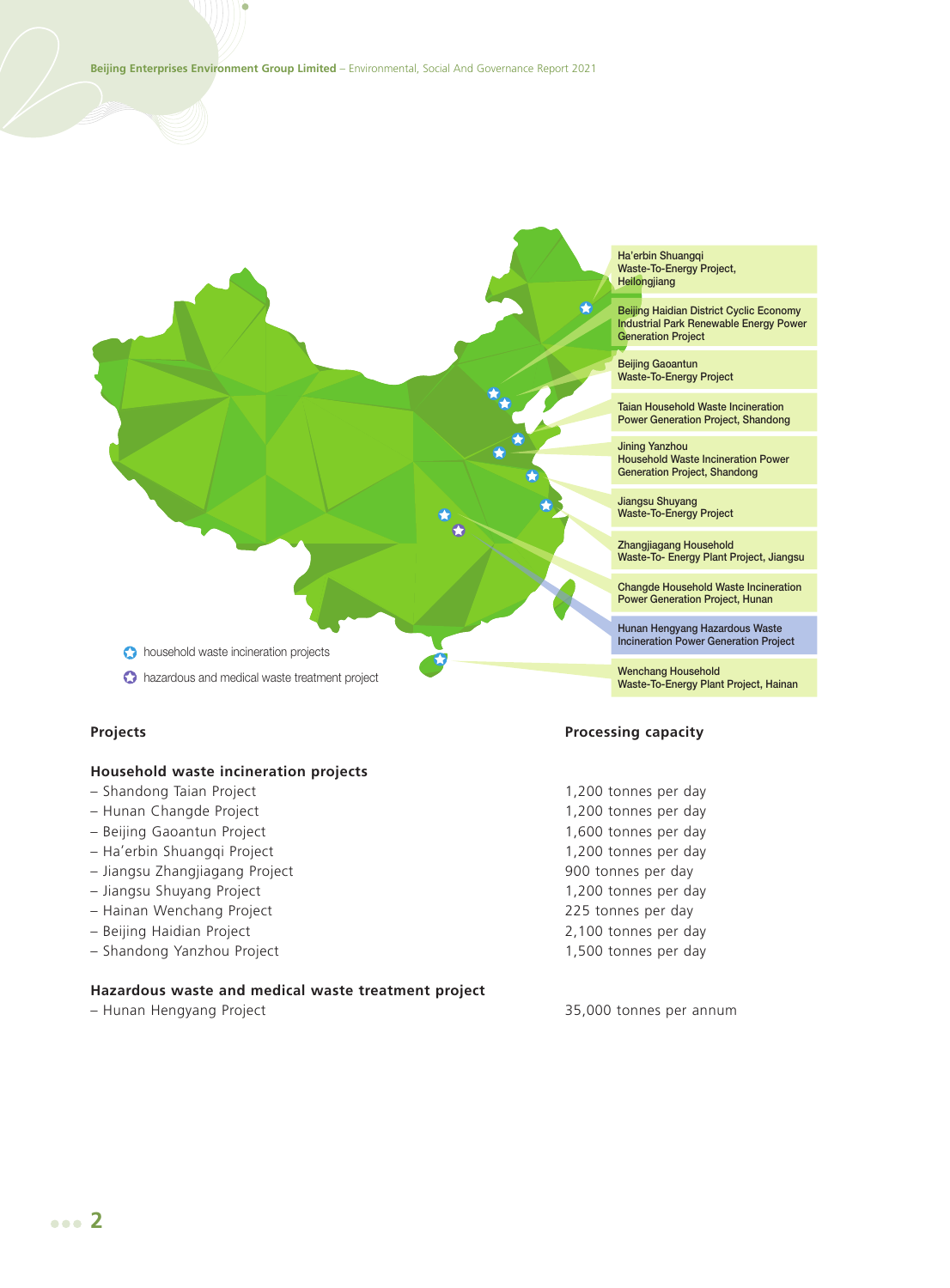## **STAKEHOLDER INVOLVEMENT AND MATERIALITY ASSESSMENT**

The involvement of stakeholders represents an essential component of the Group's business development and of the performance of its social responsibility. The Group maintains an open communication with its stakeholders through a number of channels in order to understand and respond to their comments and demands in a timely manner, devoting itself to ongoing constructive, win-win interactions for promoting the sustainable development of the enterprise. Our communication channels include but are not limited to general meetings.

Through collecting and sorting the stakeholders' comments and issues of concern, the Group has determined the key parameters, which are disclosed in this report, with tracking of performance results and strategic planning regarding the work of ESG.

Based upon the aggregated results of the communication with the stakeholders for the year of 2021, the Group has decided that the following shall be its key ESG tasks:

#### 1 Waste treatment

- 2 Emission of exhaust and greenhouse gases
- 3 Use of resources
- 4 Environment and natural resources
- 5 Climate change
- 6 Employment practices
- 7 Occupational health and safety
- 8 Staff development and training
- 9 Labour standards
- 10 Supply chain management
- 11 Product responsibility
- 12 Anti-corruption
- 13 Contribution to the community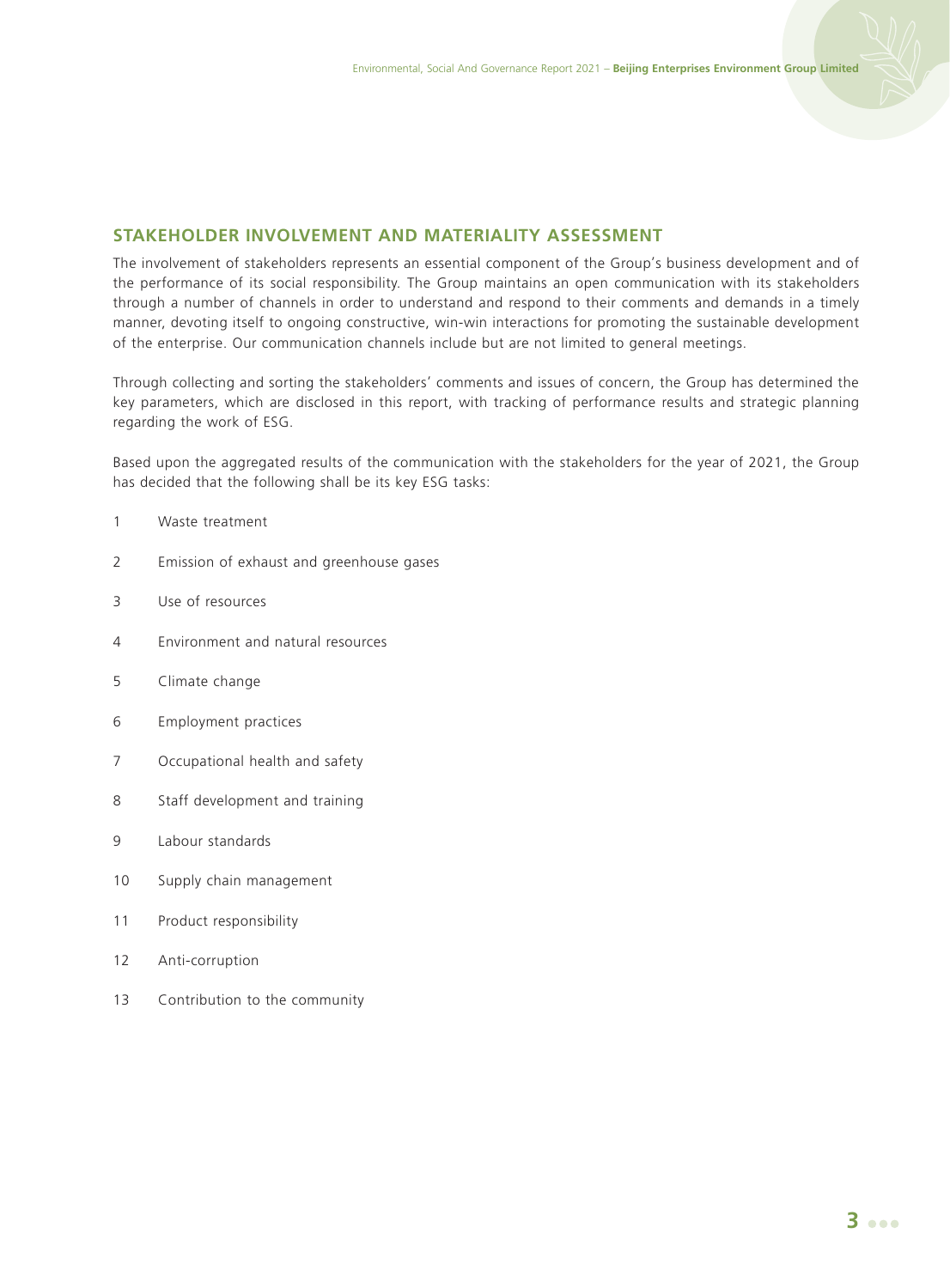## **A. ENVIRONMENTAL**

Environmental protection is a cornerstone of the Group's long-term sustainable development. Through adopting practicable measures, the Group performs management over its emissions and use of resources in the course of its specific activities. The Group closely followed the national policies of "peak carbon emissions" by 2030 and "carbon neutrality" by 2060, actively implemented and strived for deep decarbonisation, and fully leveraged the efficient management and extensive practices of listed companies to build more "low-carbon" factories. We actively propelled our efforts in "carbon emission reduction" to achieve reduction in greenhouse gas emission, adopted the basic approaches of green development, low-carbon development, and circulating development, which have promising development prospects and demonstrate the responsibility undertaking of state-owned enterprises.

The Group is principally engaged in solid waste treatment business and ecological construction service business. During the reporting period, there was no material breach of any applicable rules and regulations that have a significant impact on the Group in relation to the environment.

#### **1. Emissions Management**

The solid waste treatment projects of the Group are located in major cities or provincial capitals of the PRC and possess a sound track record of grate furnace technology and a talented and seasoned management team. In strict compliance with the Environmental Protection Law of the PRC, the Law of the PRC on the Prevention and Control of Environmental Pollution by Solid Waste and other environmental protection laws, regulations and emission standards, the Group continued to monitor the emission issues during its production and operation to control various types of emissions to the greatest possible extent, comply with the requirements of relevant environmental regulations and endeavour its endurance in optimising the environmental performance of the Company.

During the reporting period, the principal emissions arising in the course of the Group's production include liquid waste and exhaust. In order to ensure that the relevant emission standards are met, the Group has formulated an internal pollutant emissions management program in accordance with the requirements of the national environmental regulations of the PRC, key elements of which are as follows:

- Monitoring data information disclosure system.
- Researching and developing different environmental protection technologies.
- Source discharge classification and tiered management.

| Liquid waste discharge (tonnes) | 2021 | 2020  |
|---------------------------------|------|-------|
| Chemical oxygen demand          | 7.15 | 67 34 |
| Ammonia nitrogen                | 0.61 | 191   |
| Phosphorus                      | 0.06 | 0.58  |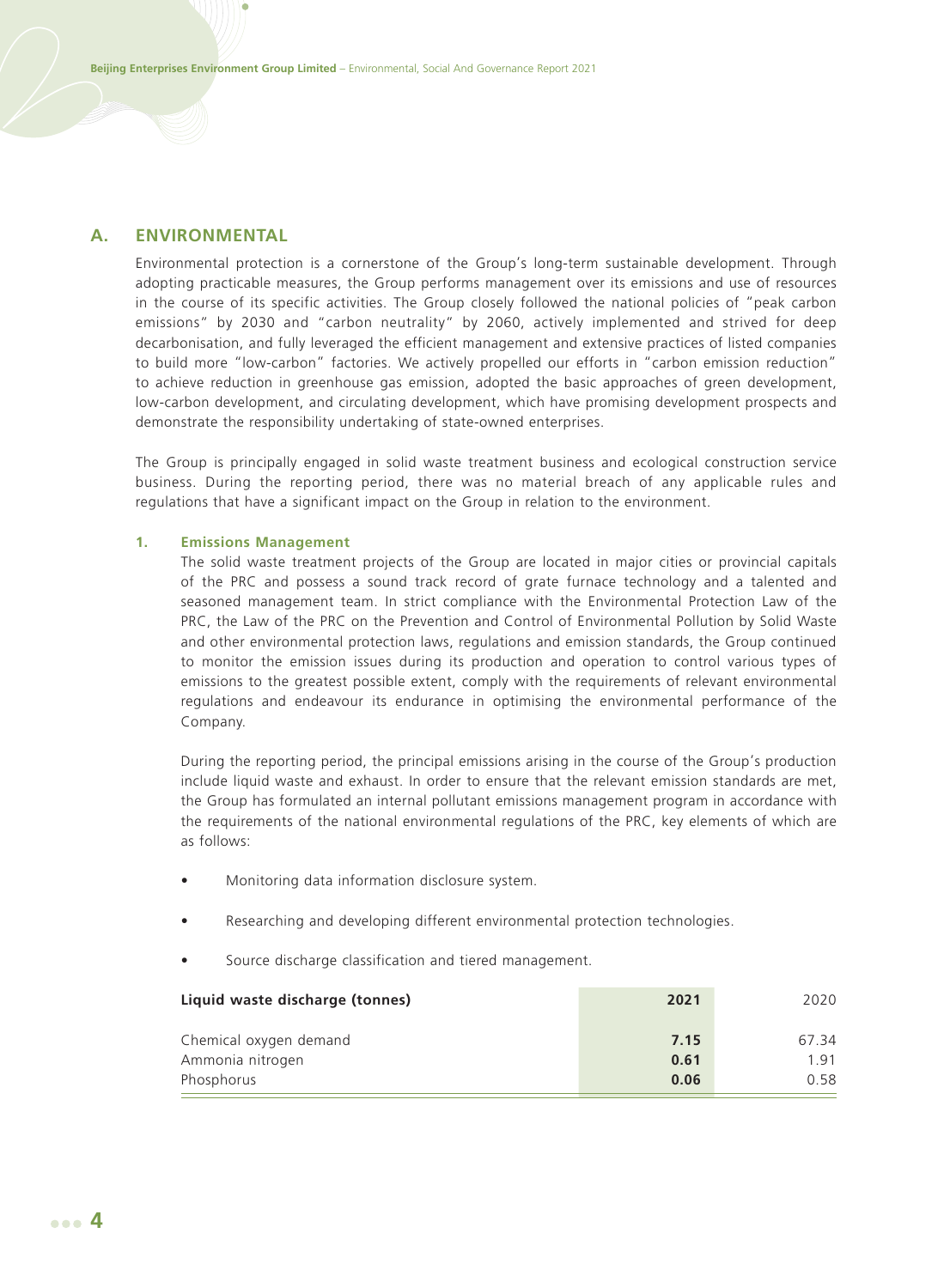The main sources of liquid waste are leachate from domestic waste accumulation and domestic sewage, etc. The Group has adopted the following measures to deal with liquid waste discharge:

- Treated by the sewage treatment station.
- Used for plant greening and watering of plant roads.
- As circulating cooling water.

| Air emissions            | 2021  | 2020  |
|--------------------------|-------|-------|
| Nitrogen oxides (tonnes) | 1.935 | 1,737 |
| $SO2$ (tonnes)           | 225   | 185   |
| Dioxin (mg)              | 175   | 302   |
| Smoke (tonnes)           | 53    | 65    |
| CO (tonnes)              | 174   | 163   |

The main sources of waste gas are dioxins, carbon monoxide, nitrogen oxides, sulphur dioxide, and soot, etc. produced by domestic waste incineration. The Group always monitor waste gas emissions, and adopts stringent operating procedures during the incineration process to ensure the waste gas discharge process has complied with national emission standards and relevant environmental laws and regulations, so as to reduce the impact on the environment and residents' livelihood nearby. If problems are discovered, they will be reported, solved and marked immediately to ensure the normal operation of pollution prevention and monitoring facilities, and meet relevant standards when discharge. During the year, the total amount of direct and indirect emissions of Green House Gases (GHGs) for the Group was 83,100 tCO2e, and GHGs emission intensity was 0.034 tCO2e/HK\$1,000 of revenue.

The Group has taken the following measures to deal with waste gas emissions:

- Ashes are chelated and solidified at ash solidification workshop, and then transport to domestic waste landfill after stabilisation.
- Raw ashes are transported to cement kilns for disposal through qualified service providers.
- Monitor flue gas emissions in real time to ensure exhaust gas meet the discharge standards.
- Inspect and maintain surveillance systems in a regular manner.

| Total hazardous waste produced                                          | 2021    | 2020    |
|-------------------------------------------------------------------------|---------|---------|
| Total hazardous waste produced (tonnes)<br>Intensity of hazardous waste | 111.473 | 152.601 |
| (tonnes/HK\$1,000 of revenue)                                           | 0.046   | 0.085   |

The hazardous waste produced by the Group mainly consisted of ash.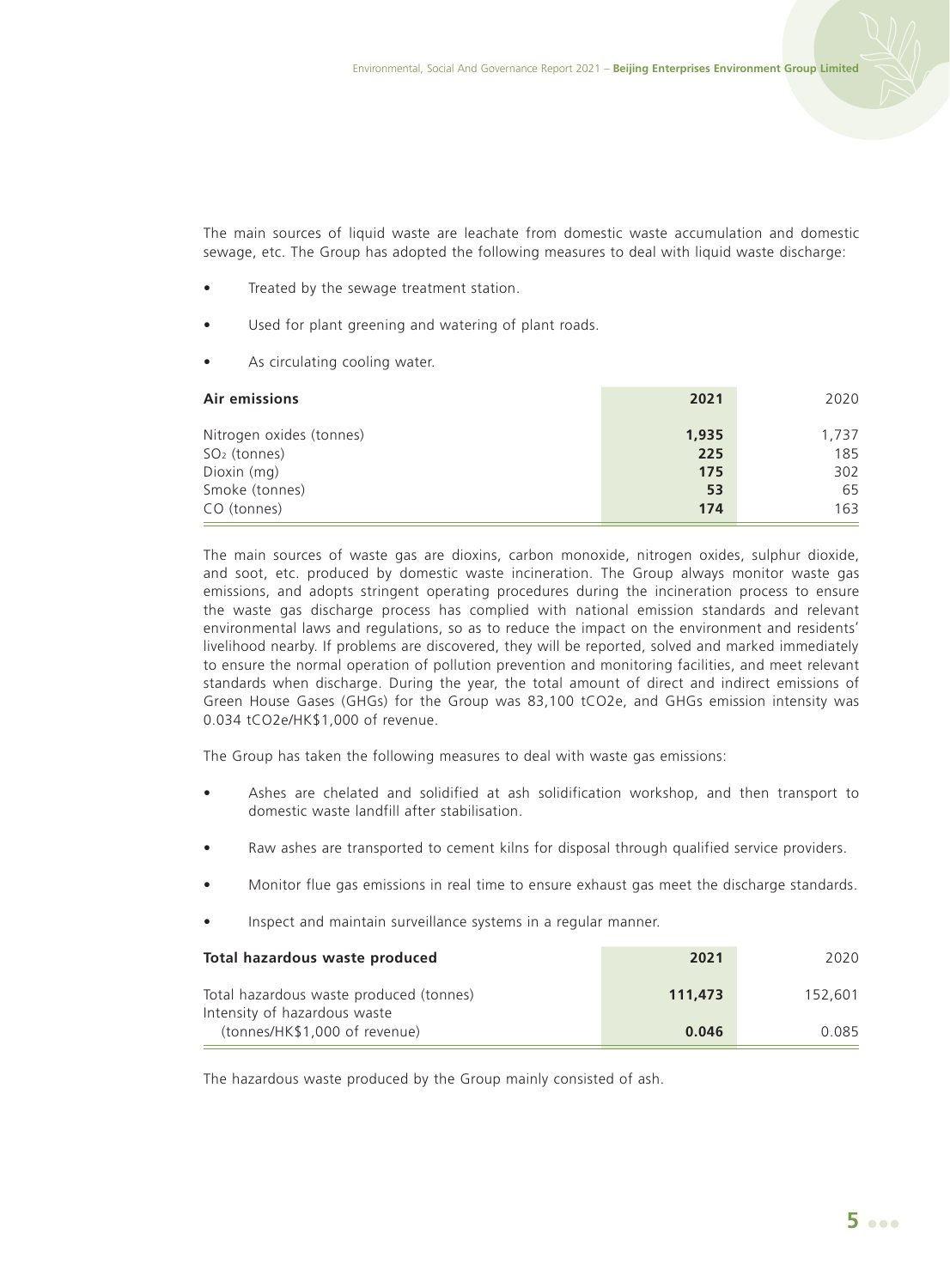Accordingly, the Group has adopted the following measures to achieve the target:

- For areas prone to particulate matters, fixed deodorant cannons were equipped with corresponding proportion of deodorant, and control measures were implemented in the above-mentioned areas by conducting atomisation spraying.
- A smart deodorising spray system was installed on the surrounding walls of the entire plant, which greatly curbed the scattering of particulate matters.
- Deploy water dispenser to spray water uninterruptedly in factory boundary area.
- Complete close-loop treatment is adopted in ash temporary storage room before transporting them for disposal and maintain negative pressure indoor to prevent ash from overflowing.

| Total non-hazardous waste produced                                              | 2021      | 2020      |
|---------------------------------------------------------------------------------|-----------|-----------|
| Total non-hazardous waste produced (tonnes)<br>Intensity of non-hazardous waste | 4,053,648 | 2.433.622 |
| (tonnes/HK\$1,000 of revenue)                                                   | 1.68      | 136       |

The non-hazardous waste produced by the Group mainly consisted of slag and sludge from treatment. Sludge are dealt with by qualified environmental protection companies.

During the reporting period, the Group achieved the ignition loss rate of incineration residues by controlling the incineration process, and the measures taken to reduce emissions have been effective in reducing waste.

## **2. Use of Resources**

As an advocate of green and environmental protection notions, the Group adheres to the principle of treasuring and making the best use of resources, striving to reduce its consumption of resources and lessen its environmental impact.

To achieve the targets, the Group has adopted the following energy conservation measures:

- Exercising stringent control over the energy consumed in the course of the production for the continuous enhancement of its energy use efficiency.
- Employing a circulating water system for its production steps, whereby the wastewater generated in the course of the production of purified water was reused for, among others, industrial park greening and cleaning purposes, so as to boost the use efficiency of, and reduce the consumption of, water resources.
- Strengthening inspection at job shops (i.e. production workplaces) and equipment maintenance so as to uncover additional losses resulting from improper operation or malfunction of equipments in time.
- Sewage and clean water generated during operation were recycled for cooling boiler flue gas, flushing garbage storage areas and production machines.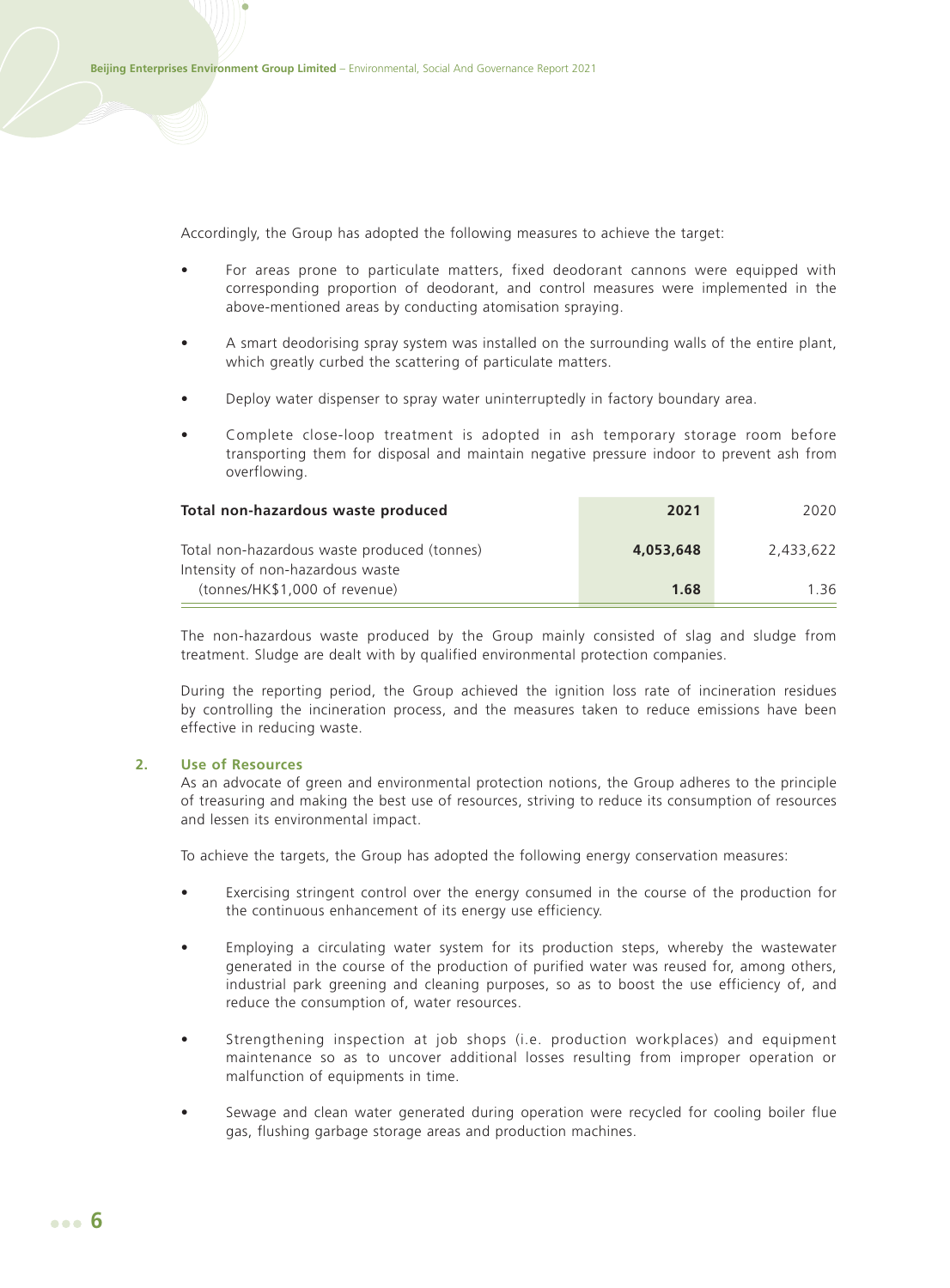- According to the water quality index of the boiler, determined the opening degree of boiler continuous blowdown and the frequency of periodic blowdown to reduce the amount of demineralised water replenishment.
- Gradually introducing the use of modernised office systems such as office automation system and enterprise resource planning system for reducing the resources consumed in offices.
- Proactively switching to conference calls and online video conferences for lowering the frequency of business trips undertaken by employees and lessening the greenhouse gas emissions caused by such trips.

The Group also promotes green office practices and formulates guidelines on behavioural standards to raise employees' awareness of environmental protection, reduce energy and resource consumption in office areas, and continuously promote paperless, energy-efficient and low-carbon office practices.

| Direct and indirect energy consumption<br>by type in consumption and intensity | 2021        | 2020        |  |
|--------------------------------------------------------------------------------|-------------|-------------|--|
| Electricity consumption (kWh)<br>Electricity consumption intensity             | 226,850,600 | 232,773,000 |  |
| (kWh/HK\$1,000 of revenue)                                                     | 93.8        | 130.0       |  |
| Coal consumption (tonnes)                                                      | 10,490      | 41,000      |  |
|                                                                                |             |             |  |
| Water consumption in total and intensity                                       | 2021        | 2020        |  |
| Water consumption in total (tonnes)                                            | 6.174.700   | 4.898.000   |  |
| Water consumption intensity                                                    |             |             |  |
| (tonnes/HK\$1,000 of revenue)                                                  | 2.55        | 2 74        |  |

During the reporting period, the Group has no issue in sourcing water that is fit for purpose, and did not involve the consumption of packaging materials for finished products.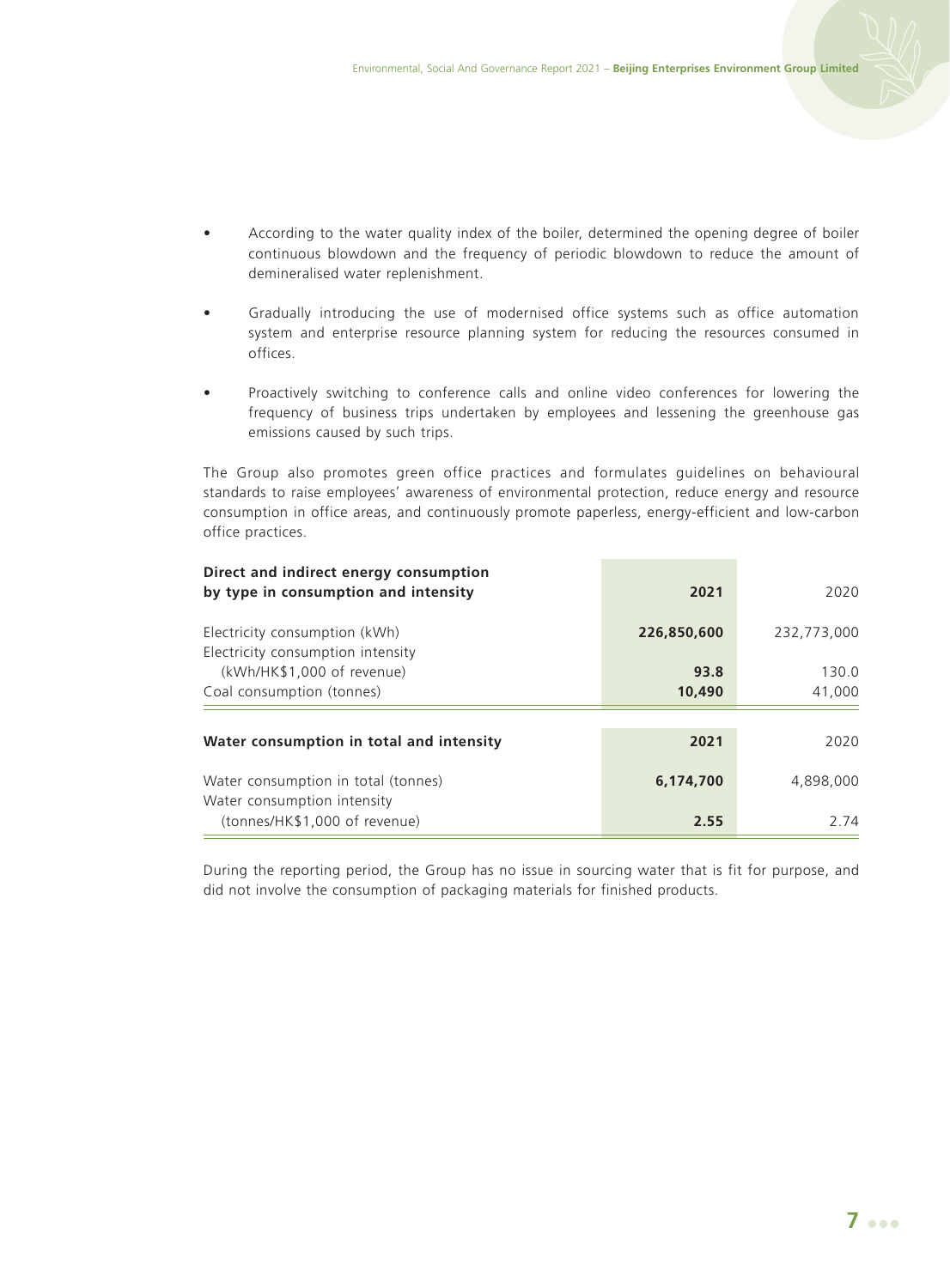#### **3. Environment and Natural Resources**

With the goal of mitigating the negative impact of its operations on the environment, the Group took appropriate measures in waste management, use of resources, and greenhouse gas emissions in daily operations, and practiced the concept of energy conservation and emission reduction. In accordance with relevant environmental protection laws and regulations, and in light of its actual situation, the Group adopted regulated measures for the environmental affairs of each department and each project company, including the operation and management system of environmental protection facilities, the management system of hazardous waste, monitoring data information disclosure system, environmental risk hidden hazard investigation and rectification system and other environmental protection management systems in respect of, among others, related emissions, effective use of resources and environmental protection responsibility system. Meanwhile, the Group is committed to reducing the adverse impact on the environment through the research and development of various environmental protection technologies.

In the actions of the "peak carbon emissions" and "carbon neutrality" policies, the Group actively promoted its member companies to carry out various work on carbon emission reduction, deeply explored the potential of internal energy conservation and emission reduction to reduce the overall carbon emission cost and enhance the benefit of systematic emission reduction. In particular, by taking Changde Project Company as a representative, our member companies have conducted a number of technical research and development in energy saving and emission reduction, and have carried out high-tech research and development and transformation of fluidized bed waste incinerators. Through a series of management measures such as strengthening personnel training and optimising combustion, which greatly reduced the coal usage ratio of fluidized bed waste incinerator, further established the green and low-carbon image for the Group, and contributed our efforts to the national low-carbon strategy.

Looking forward, the Group will continue to further develop its carbon asset management capabilities, closely follow the national carbon trading policy, actively build a green and low-carbon industrial chain and participate in carbon trading through multiple channels as so to increase its income, facilitate carbon emission reduction, play a responsible role as a socially responsible stateowned enterprise and play an important role in achieving the "peak carbon emissions and carbon neutrality" goal.

#### **4. Climate change**

The Group understood the challenges posed on its operations due to global climate change, fully aligned with the PRC government's policies of "peak carbon emissions" by 2030 and "carbon neutrality" by 2060, and actively explored how to enhance our risk-resistance capacity in climate change and reduce carbon emissions in those places where our operating projects were located.

The Group has formulated the Comprehensive Emergency Response Plans and Measures, which provides comprehensive response plans for environment and climate-related matters in terms of emergency work principles and organisational structure, emergency response agency responsibilities, early warning and response, post-processing, and emergency support.

Judging from the current trend, the global climate issue has been given full attention by many countries. With changing climate conditions, the Group has seen growing impacts on its operation from the increasing requirements of reducing greenhouse gas emission. The continuous increase in carbon emission cost has brought opportunities to the waste incineration power generation industry that the Group is belonging to. Therefore, the Group actively prepares itself to participate in carbon trading. Based on project characteristics, the Group conducts the exploration and practice of carbon quota for key polluting enterprises, domestic and international voluntary emission reduction and successfully traded 110,000 tons of carbon quota, bringing additional benefits to the Group. In addition, with the increasing requirements for carbon emission reduction, the emission restrictions faced by the waste incineration power generation industry that the Group is engaged in are also becoming more and more stringent. The cost of upgrading and technical transformation of the Group's projects is getting higher and higher, bringing a lot of pressure to its operation. In tackling this problem, the Group actively researches and explores advanced technology, which has been applied in many fluidized bed waste incinerator projects to reduce the coal blending ratio, the Group has effectively coped with the pressure brought by the escalating emission standards.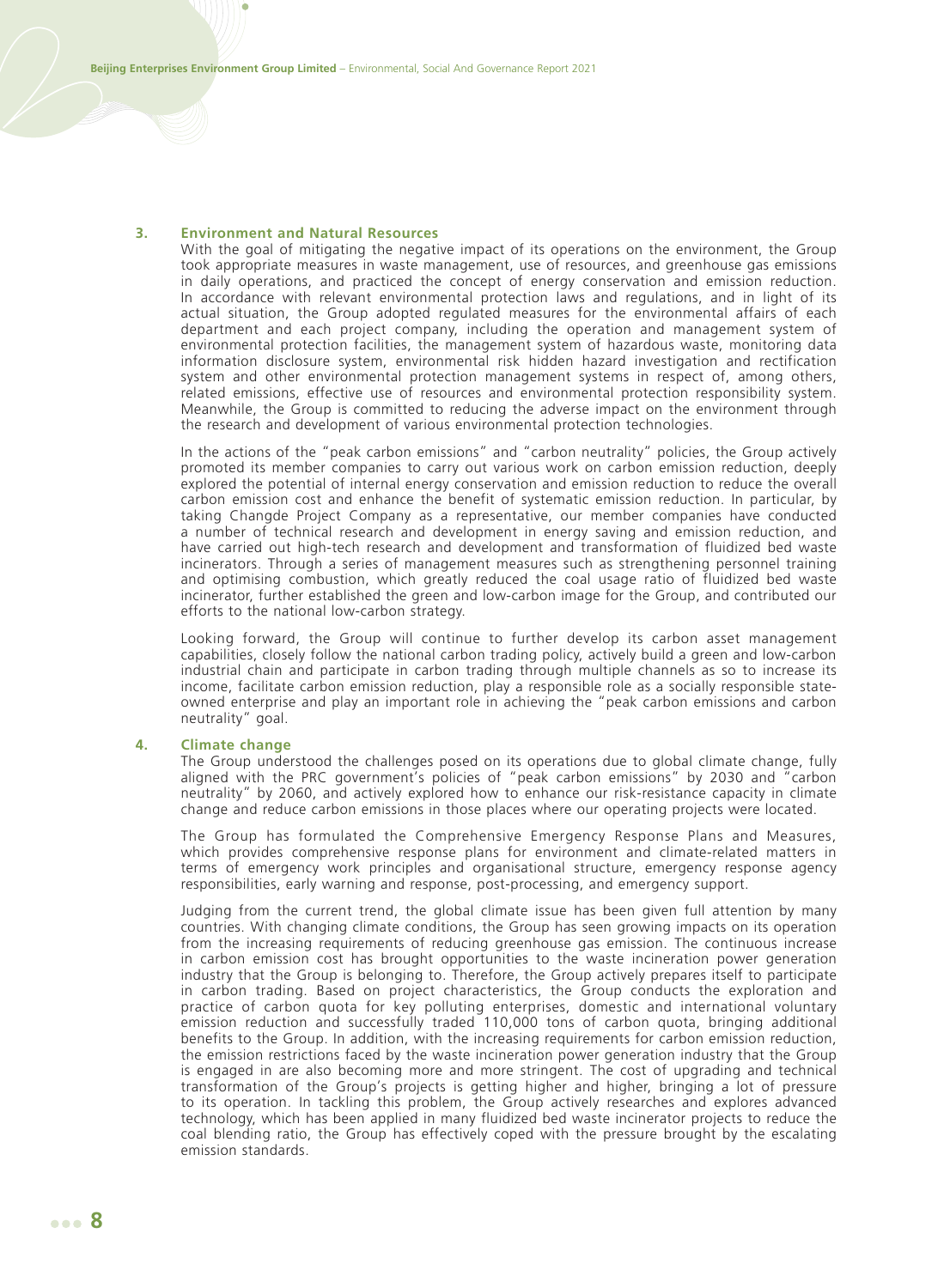## **B. SOCIAL**

## **1. Employment and Labour Practices**

The Group regards human resources as one of the important assets, and we offer competitive remuneration packages to our employees while adhering to the principle of "equality and fairness (同工同酬)". The Group complies with the relevant laws and regulations, including but not limited to the Labour Law of the People's Republic of China, the Labour Contract Law of the People's Republic of China and the Provisions on the Prohibition of Child Labour. Individuals' background, including their ethnicity, race, nationality, gender, religion, age, political affiliation and marital status, has no bearing on our decision to employ, promote or transfer them nor on the compensation and benefits offered to them. We uphold the notions of equality, willingness, and agreement based upon negotiations, and provide all our staff members with equal advancement opportunities under an equitable platform.

The Group follows the principle of openness and fair competition in recruitment, and takes ability and suitability for the position as the criteria for recruitment and promotion, and ensures that the recruitment process is transparent and open. At the same time, the Group offers a variety of career development paths and encourages employees to strive to develop their abilities through internal recruitment, transfer and promotion opportunities. In addition, the Human Resources Department is mainly responsible for the dismissal of the Group, and organise an exit interview with those who was dismissed.

In order to fully motivate our staff and enhance their sense of belonging, we attach importance to the establishment of a fair and equitable remuneration and benefits system. The staff remuneration offered by the Group is adjusted with reference to indicators such as market levels and the relevant staff member's capabilities, work outcomes etc., such that the contribution made to the Group by its staff is duly recognised. The Group constantly refines its remuneration and staff welfare policies to allow its staff to share in the performance results associated with its development. In addition, in order to enhance the protection extended to its staff, the Group maintains various kinds of insurance for them in accordance with the relevant laws and regulations.

Apart from their entitlement to national statutory festivals and holidays, the Group's employees are also entitled to paid annual leave, marriage leave and bereavement leave, etc. The wages, subsidies and awards, etc. in respect of paid leave are offered in accordance with the relevant national policies.

The employees of the Group are mainly located in the PRC. As of 31 December 2021, the Group had 1,399 employees in total, including 299 female employees (of which 44 of them held managerial positions). In 2021, the employee turnover rate was 12% (2020: 10%).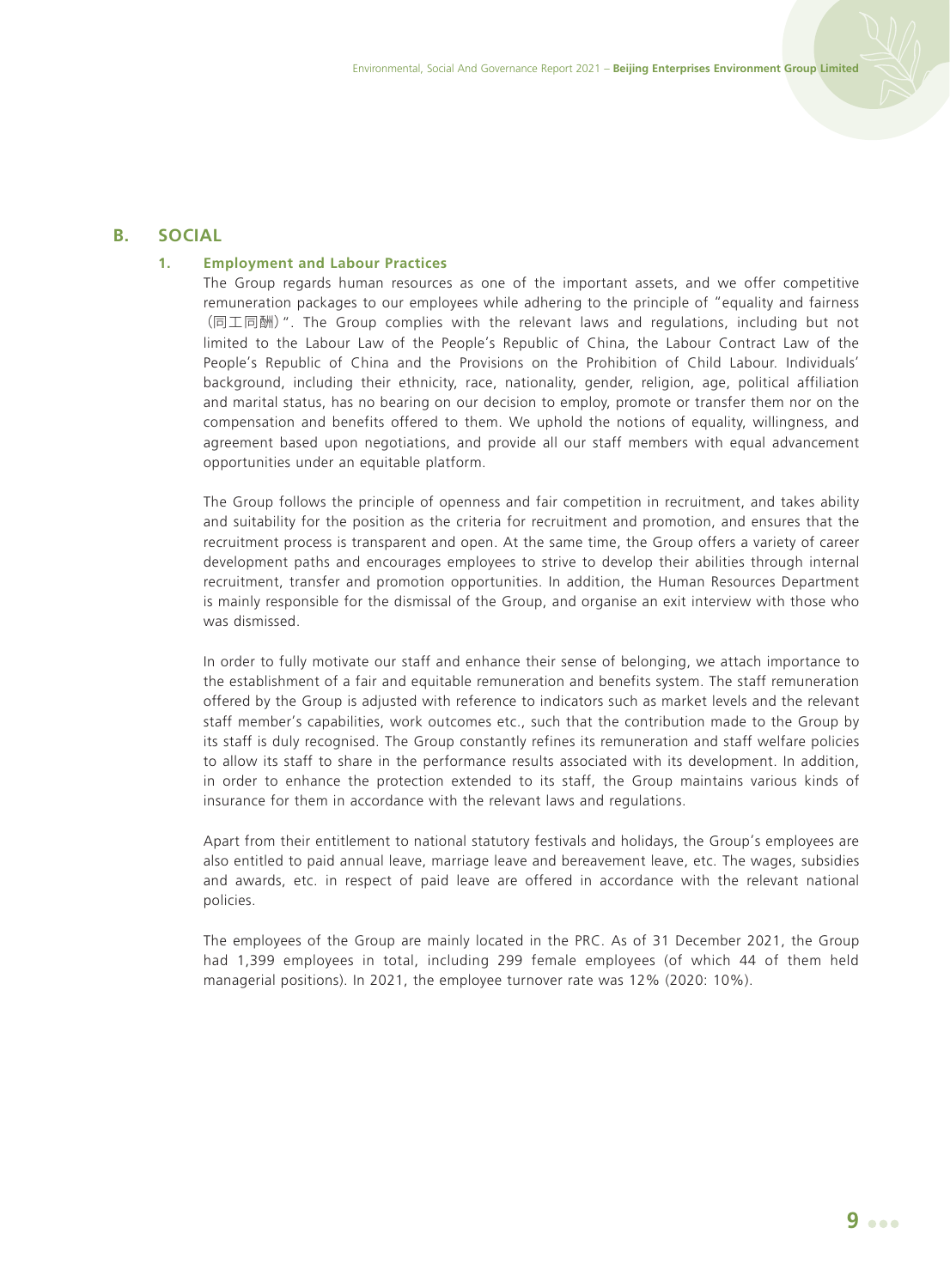ò

| <b>Staff structure</b>       | 2021       | 2020      |
|------------------------------|------------|-----------|
| By age group                 |            |           |
| 30 and below                 | 293        | 300       |
| $31 - 40$                    | 692        | 603       |
| $41 - 50$                    | 273        | 248       |
| 51 and above                 | 141        | 122       |
| Total                        | 1,399      | 1,273     |
| By gender                    |            |           |
| Male                         | 1,100      | 1,013     |
| Female                       | 299        | 260       |
| Total                        | 1,399      | 1,273     |
|                              |            |           |
| By rank                      |            |           |
| Senior Management            | 79         | 84        |
| Middle Management            | 123        | 136       |
| General Staff                | 1,197      | 1,053     |
| Total                        | 1,399      | 1,273     |
| Turnover rate of employees   | 2021       | 2020      |
|                              |            |           |
| By age group<br>30 and below | 19%        | 15%       |
|                              |            |           |
| $31 - 40$<br>$41 - 50$       | 11%<br>10% | 10%<br>9% |
| 51 and above                 | 10%        | 6%        |
|                              |            |           |
| By gender                    |            |           |
| Male                         | 12%        | 10%       |
| Female                       | 13%        | 12%       |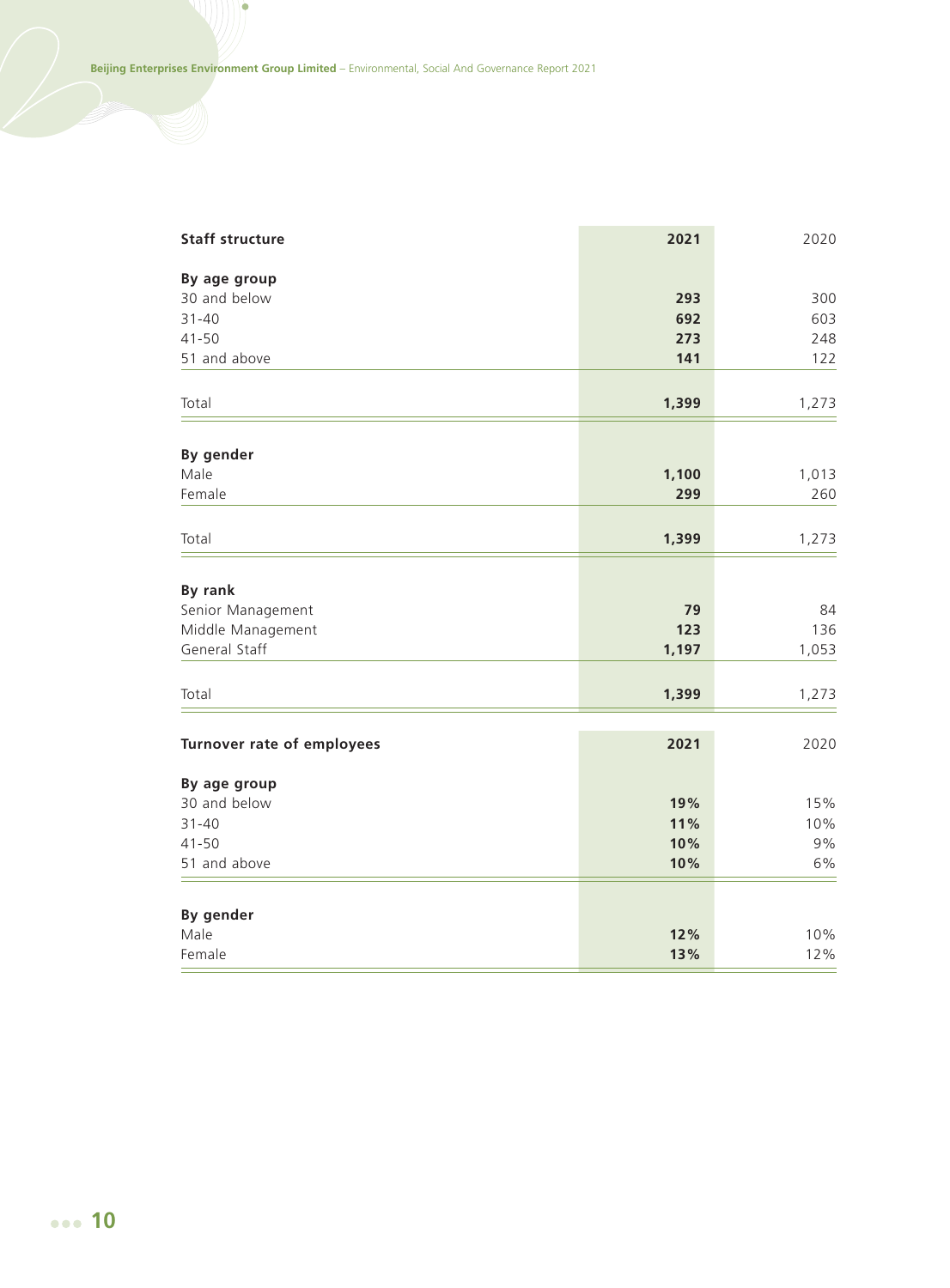## **2. Health and Safety**

The Group insisted on developing the safety work policy with scientific concepts, established the concept of safety and environmental protection, adhered to the development concept of "production safety is our profit, meeting environmental protection standards are our benefits". In strict compliance with the Labour Law of the PRC, the Fire Protection Law of the PRC and other relevant Laws and regulations, we formulated production safety related rules to carry out various safety production management, conduct safety education training for employee every year, improve the level of on-site safety management and employee safety awareness in all respects, ensure the personal safety of employees, and prevent and reduce production safety accidents. We also assigned designated department to oversee the training.

In the beginning of the year, the Group entered into letters of responsibility for the targets of safety, health and environmental protection with project companies, and formulated the targets of safety production and occupational health supervision covering all employees and contractors. In addition, the Group organised its subordinate companies to carry out real-life and tabletop drills through activities such as "Safety Month(安全月)" and "Ankang Cup(安康杯)", including organising on-duty personnel in water production room to conduct emergency response drills for acid tank leakage accidents; simulating scenarios such as liquid leakage, leaking stoppage, and emergency transfer of liquids; organising on-duty personnel to carry out emergency drills for pressure pipeline explosions; fire control drills in boiler oil tank areas; emergency drills for flooding of comprehensive pump rooms; and fire control and emergency plan drills for accidents in confined space.

In the past three years, there was one worker fatality incident due to workplace accident in 2019 and 2021, respectively. According to the relevant laws and regulations on production safety, the investigation team determined that such accidents were general production safetyrelated liability accidents, and the Company has paid compensation to the deceased and injured. Different levels of punishment were imposed on accountable personnel. After the accidents, the Group has formulated comprehensive emergency response plans and measures, and encouraged project companies to enter into emergency cooperation agreements with surrounding enterprises, communicated the requirements of higher-level units in a timely manner, and used instant messaging software and other flexible and convenient methods to arrange, implement and respond to relevant work in a timely manner to ensure on-site rescue work during emergency can be carried out in a quick, accurate and effective manner, so as to prevent accident from expanding and reduce the casualties of accident and ensure personnel safety and avoid the recurrence of similar incidents. The number of lost days due to work injury for the Group was 514 days in 2021.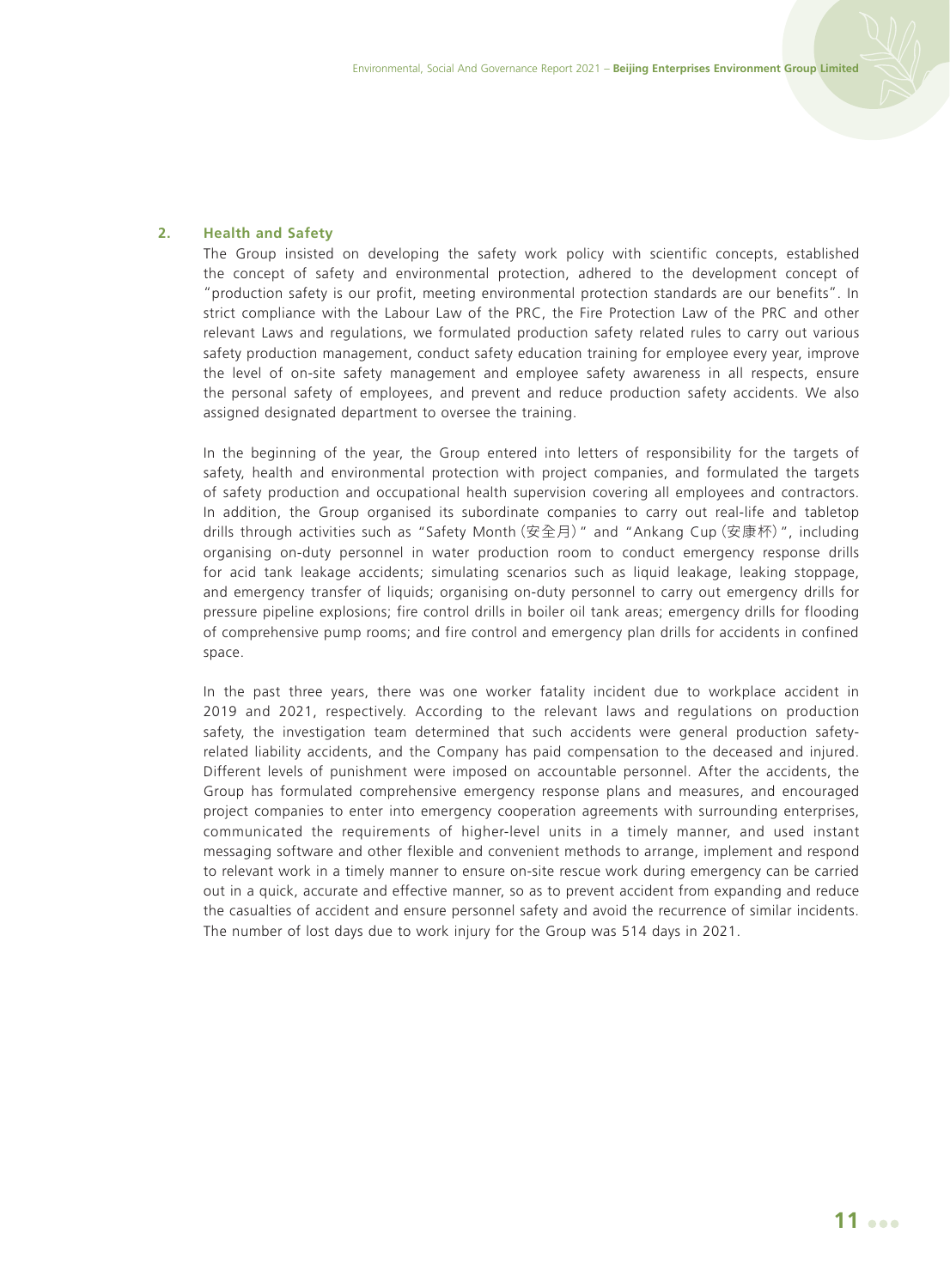#### **3. Development and Training**

The Group emphasises on employee growth and development and offers them many opportunities for personal promotion and career development to help them grow rapidly. For management staff, we fully utilise internal and external training resources to strengthen their training, and incorporates, among others, legal knowledge and safety management knowledge and management system publicity in their trainings, so as to accelerate the development of primarylevel management team, enhance the professional quality and management skills of existing executives, and secure a strong talent pool for the Company. For business staff, we strengthen special training works, integrate the resources of professional institutions and the Company, enhance the professional skills standard of the Company's business staff, improve the professional ability of technical personnel. We adopt the fine tradition of "mentorship" system, which enables core technical employees to share their work experience, learn and exchange interactively, and enhances the competence of business staff.

The Group establishes a long-term employment mechanism based on strategic development goals, develops a career plan for employees, and maps out a scientific and reasonable development plan by refining the remuneration system, emphasises on the career design of employees. We organically combine education and training with employee assessment, improvement and promotion, offer talents with career development opportunities in a timely manner in a bid to provide talents with potential for growth and development.

**Average** 

| Category  |                   | Percentage of<br>employees<br>trained | Average<br>training<br>hours of<br>employees |
|-----------|-------------------|---------------------------------------|----------------------------------------------|
| By gender | Male              | 96%                                   | 46                                           |
|           | Female            | 88%                                   | 35                                           |
| By rank   | Senior Management | 95%                                   | 25                                           |
|           | Middle Management | 74%                                   | 37                                           |
|           | General Staff     | 96%                                   | 46                                           |
|           |                   |                                       |                                              |

#### **Key performance indicators**



Safety training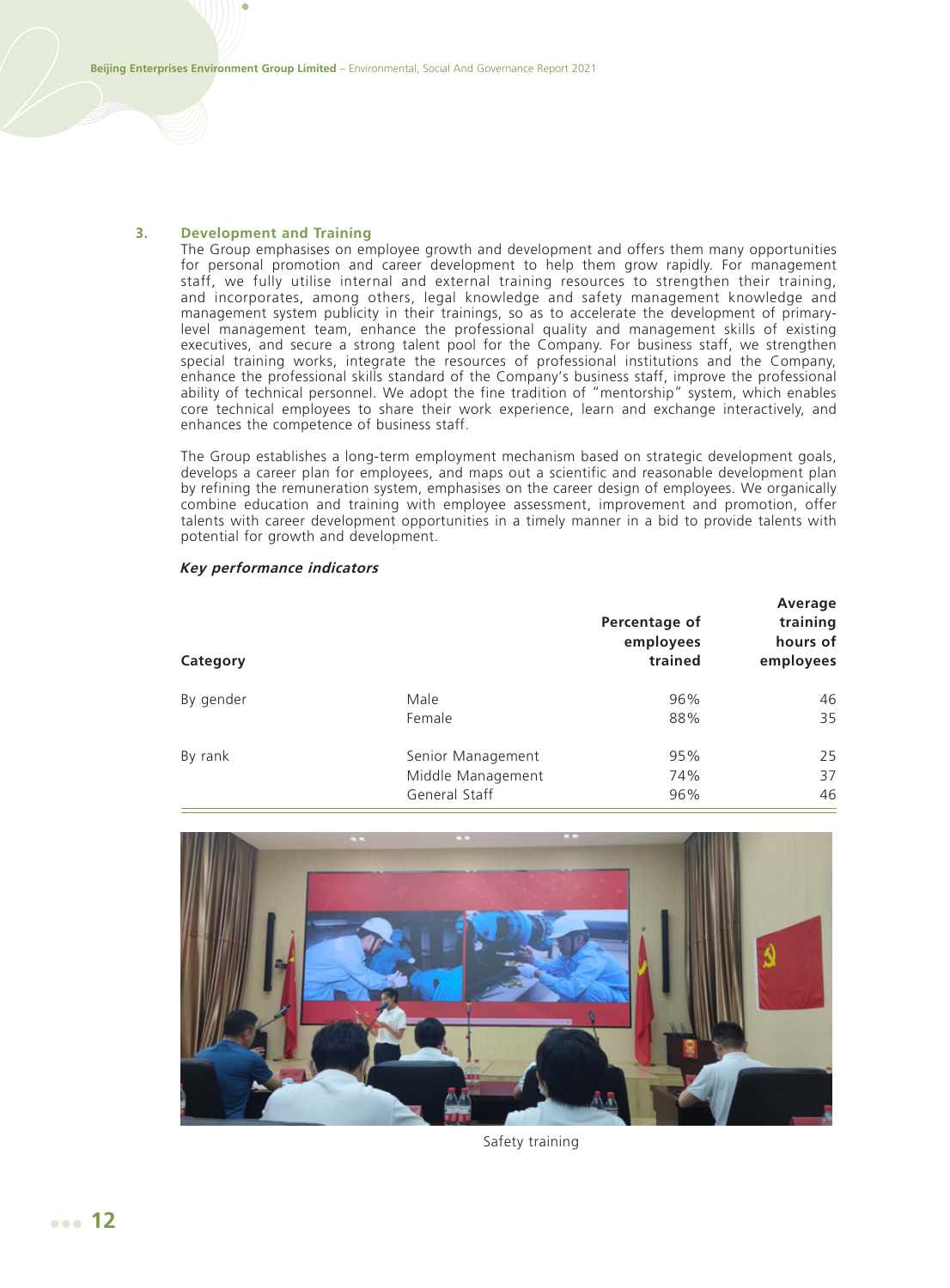## **4. Labour Standards**

Complying with relevant laws and regulations, including but not limited to the Labour Law of the People's Republic of China, the Labour Contract Law of the People's Republic of China and the Provisions on the Prohibition of Using Child Labour, the Group respects the legitimate rights and interests of employees, and does not use forced labour in the recruitment process to rigorously ban child labour practices. In the event of a forced labour and child labour incident, the forced labour or child labour can file a complaint with the human resources department and the Group will coordinate and handle it internally. If necessary, the Group may request the assistance of the relevant human resources department of the government.

## **5. Supply Chain Management**

The suppliers of the Group are located in Mainland China and mainly provide raw materials such as coal and construction services. In 2021, the Group's products and services are mainly provided by 798 suppliers. The Group regards each supplier as an important partner. Through the established "Measures on Procurement Management", "Implementation Rules for Centralised Procurement" and "Centralised Procurement of Bulk Materials" etc. which are being implemented on a trial basis, the Group provides guidelines for the selection of suppliers that meet its requirements to ensure that they comply with laws and regulations in the process of providing products and services. The Group has relevant departments to be responsible for the tendering and procurement work and to negotiate with suppliers in hiring suppliers that meet the Group's requirements.

The Company has established a list of procurement suppliers and implemented a hierarchy of supplier management, organising on-site inspections and evaluations of suppliers. After the suppliers complete the supply of goods, the quality of the goods supplied by the suppliers and their cooperation, progress management and safety and environmental management (construction type) during the execution of contracts will be assessed separately in accordance with the supplier management system currently in place, and the performance scores of suppliers will be determined after evaluation.

Going forward, the Group will assess the environmental and social risks in its supply chain and formulate policies to manage related risks, including practices on how to identify environmental and social risks in each link of the supply chain, and relevant implementation and monitoring methods. At the same time, the Group will also formulate relevant procedures to promote the practice of using more environmentally friendly products and services when selecting suppliers.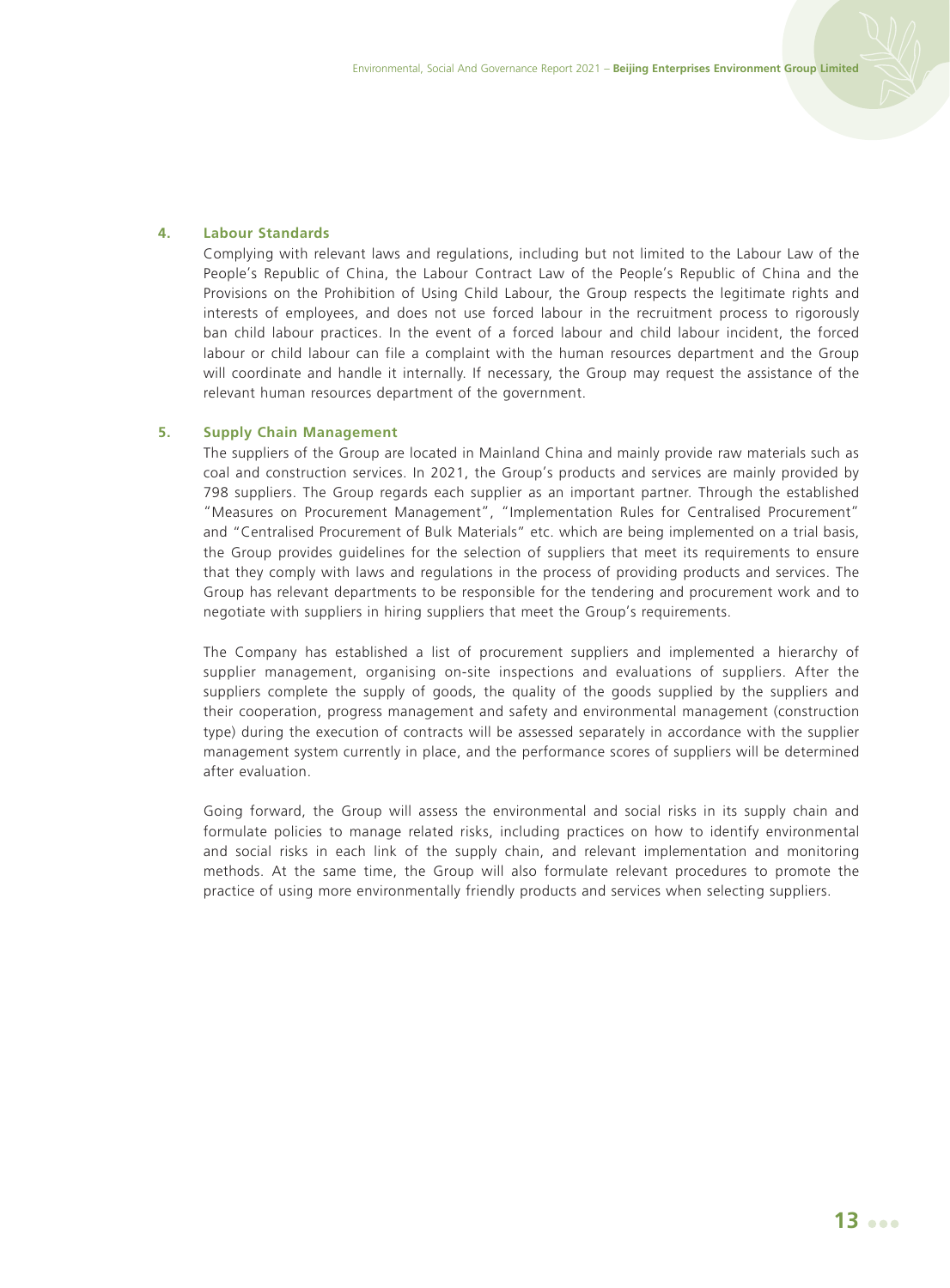#### **6. Product Responsibility**

The Group has upheld the principle of "applying the most suitable technology to the targeted project", and come up with optimal solutions to household waste treatment for targeted regions according to their actual demand and features of local waste from an international perspective.

Through enhancing environment-friendly production management, the waste treatment plants of the Group have reached top industrial level in terms of emission, safety and reliability. In 2021, our focus was to carry out environmental production review works. Acting in accordance with the key implementation plan for energy saving and emission reduction, we improved power unit operation efficiency, controlled coal usage ratio and restricted exhaust gas emission to meet corresponding standards, and had effectively kept the total emission below the environmental impact assessment approval. Slags were disposed of at landfills or utilised as building materials safely according to the franchise requirements, and ashes were transported to cement plants for disposal according to the hazardous waste disposal requirements or safely disposed of at landfills after chelation and stabilisation. The Group abided by the "Pollution Control Standards on Incineration of Household Wastes" (GB18485-2014), "Pollution Control Standards on Incineration of Hazardous Waste" (GB18484-2001) and other relevant environmental protection laws and regulations, and assured the solid waste incineration burnout rate and achieved up-to-standard discharge of flue gas under the premise of stable production operation, and thus truly achieved the purposes of reduction and harmless incineration treatment.

The Group is committed to providing quality, efficient and safe services by maintaining relevant standards in production safety and environmental protection, and has established operational management practices and a series of policies on product liability to govern its operational processes. The Group has developed a production safety management system and is responsible for the implementation of production safety management. During the reporting period, the Group did not receive any complaints from the government authorities regarding the operation of the Company.

The Group respects the intellectual property rights of any partner or other business, and to abide by the intellectual property confidentiality agreements and comply with all relevant national or local laws and regulations. In addition, the Group only allows the use of licensed software.

The Group actively carried out research and development and technological innovation, and developed a sludge back-injection and mixed-burning system during the reporting period. It is a pioneering process equipment that "uses waste to treat waste" after continuous exploration and testing. It can avoid the impact of high moisture content sludge on the ignition speed of domestic waste for drying to the greatest extent, and make full use of high temperature smoke and hightemperature flame to dry the surface of the sludge, and the heat that needs to be absorbed during the intense combustion stage would not affect the normal combustion of domestic waste, which ensures that the sludge and the domestic waste can be completely burned, and greatly improves the co-processing ability of sludge. After the system is put into operation, the sludge reception and disposal capacity of the Gaoantun Project Company has reached 100,000 tonnes. The harmless disposal of sludge has been achieved on the premise of ensuring safety and meeting environmental protection standards. While achieving good social and economic benefits, it has also established a good demonstration role for the co-processing of domestic sludge in the domestic waste incineration industry.

The Group will involve information in its daily operations including customer information, commercial secrets and financial information. The Group attaches great importance to customer privacy and is committed to complying with relevant laws and regulations such as the Archives Law of the People's Republic of China, requiring employees to strictly abide by all the Group's rules and policies related to confidentiality, and shall not disclose such information to third parties without consent.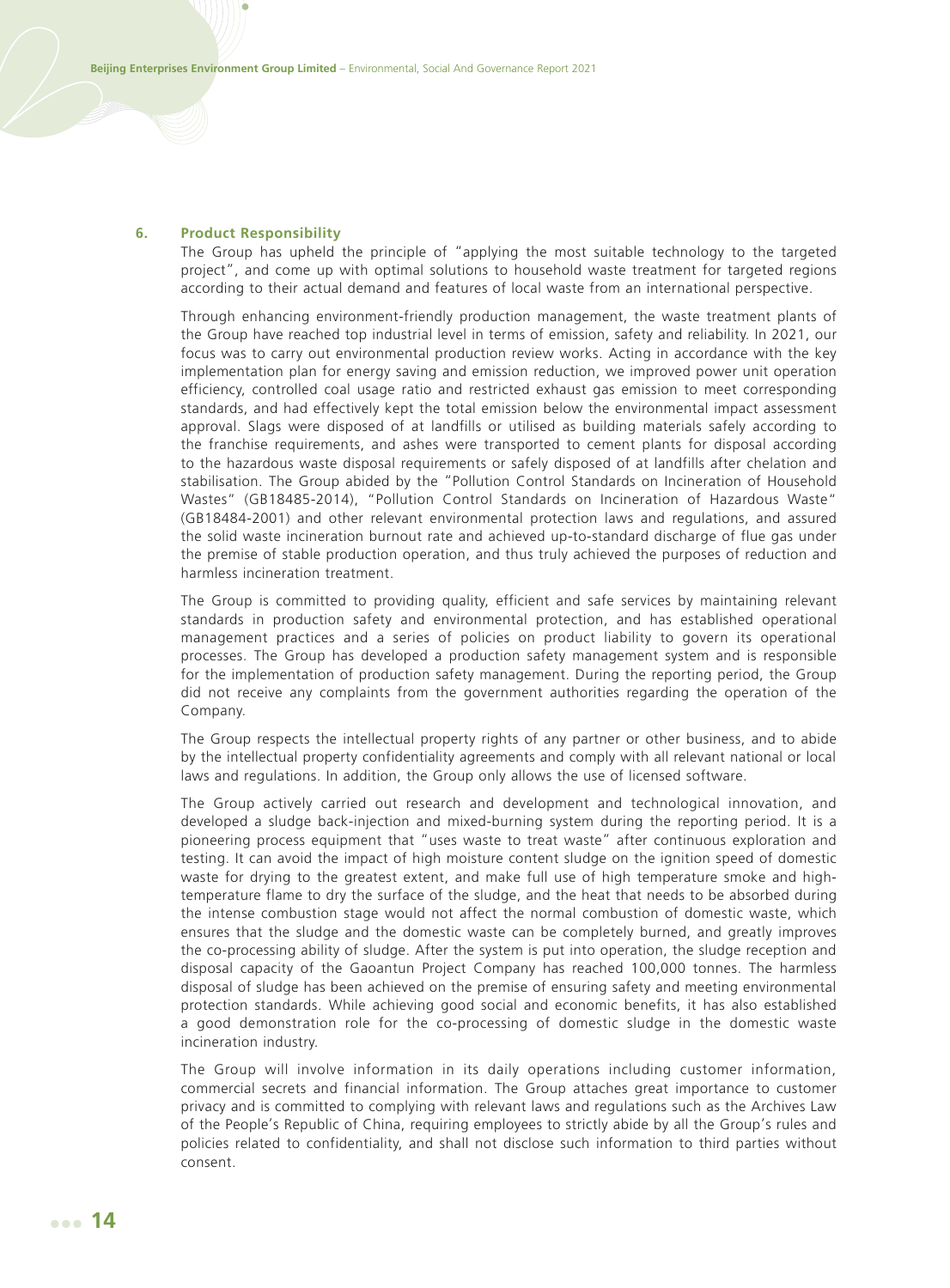## **7. Anti-corruption**

Integrity, and upstanding are important elements comprising the operation of the Group's business. The Group is committed to promoting cleanliness and strictly abides by relevant laws and regulations such as the Anti-Unfair Competition Law of the People's Republic of China, the Anti-Money Laundering Law of the People's Republic of China, the Criminal Law of the People's Republic of China, and the Interim Provisions on Banning Commercial Bribery. Through daily training, we standardise the professional behaviour of management and all employees, and prohibit all behaviours that are fraudulent, dishonest, unethical or damage the reputation of the Group. All employees are prohibited from soliciting or receiving any personal benefits and gifts, such as rebates, under-the-table commissions and cash, by taking advantage of their work, position or status in the Group.

We provided online and offline anti-corruption training to directors and employees, including reading relevant anti-corruption laws and regulations, watching alert videos, which have further strengthened the compliance awareness of directors and employees, promoted corporate compliance and anti-corruption culture, and improved directors and employees' awareness in commercial bribery manifestations and legal responsibilities.

We encourage employees to report any violation of business ethics to the Group. Employees can report to the office by either email or letter. The Group undertakes that all informers will be protected by the Group regarding their personal data to ensure that they will not be treated unfairly due to whistleblowing.

During the year, there was no case involving any violation of laws that have a significant impact on the Group relating to bribery, extortion, fraud and money laundering being brought against the Group or its staff.

#### **8. Community Investment**

A good external community setting represents an essential condition for the growth and development of an enterprise. While pursuing its business development, the Group has been proactively giving back to society so as to enable the harmonious development of the Group and the society.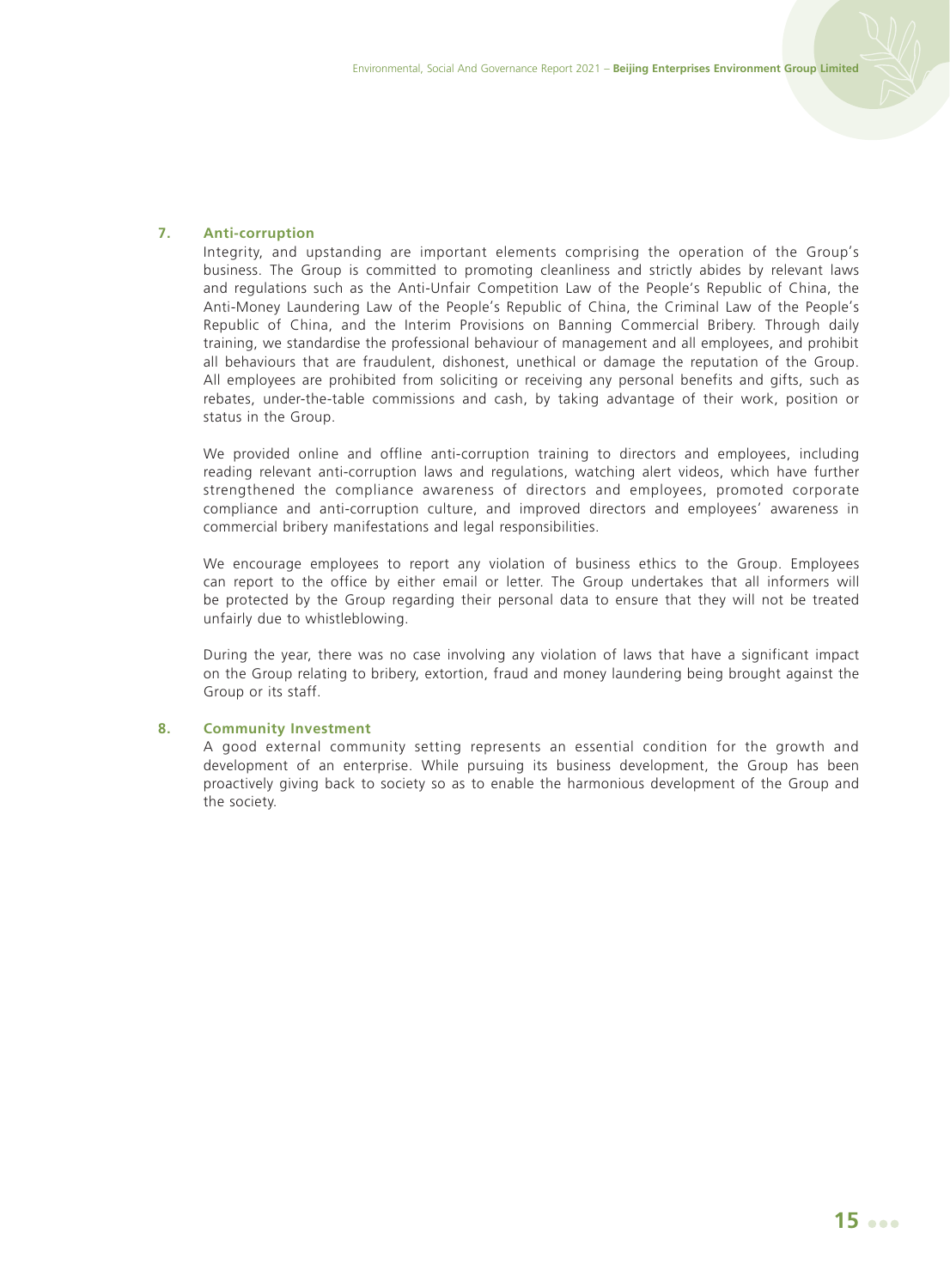During 2021, the Group took initiatives to engage in different community activities, including sponsoring educational activities in remote areas to give our supports in educational and cultural aspects. We carried out the "Warm Clothes for Winter(溫暖衣冬)" campaign, actively donated clothes to poverty-stricken areas to convey our warm caring. We strengthened connections with The Beijing Poverty Alleviation Through Consumption Innovation and Start-up Center, and products from poverty-stricken areas were selected in priority as the benefits in kind offered by the labour union. We received study tour group comprised of 42 teachers and students from Hunan University of Arts and Sciences to visit the project company of the Group, which was the fifth study tour of faculty and students since the "industry-university-research" cooperation agreement entered into between Hunan University of Arts and Sciences and the Company and also the fourth wave of visiting groups since the project company was open to the public this year, enabling our commitment in green environmental protection and the educational concept of practicing what they have learned combine each other and achieve seamless connection. It was also a field drill of the industry-university-research cooperation between the university and the enterprise and gave a vivid lecture to students to motivate them to be keen on environmental protection and cherish what we have now, which has strengthened their determination and aspiration to learn skills well and contribute their wisdoms to the national undertakings of environmental protection in the future.



Community activities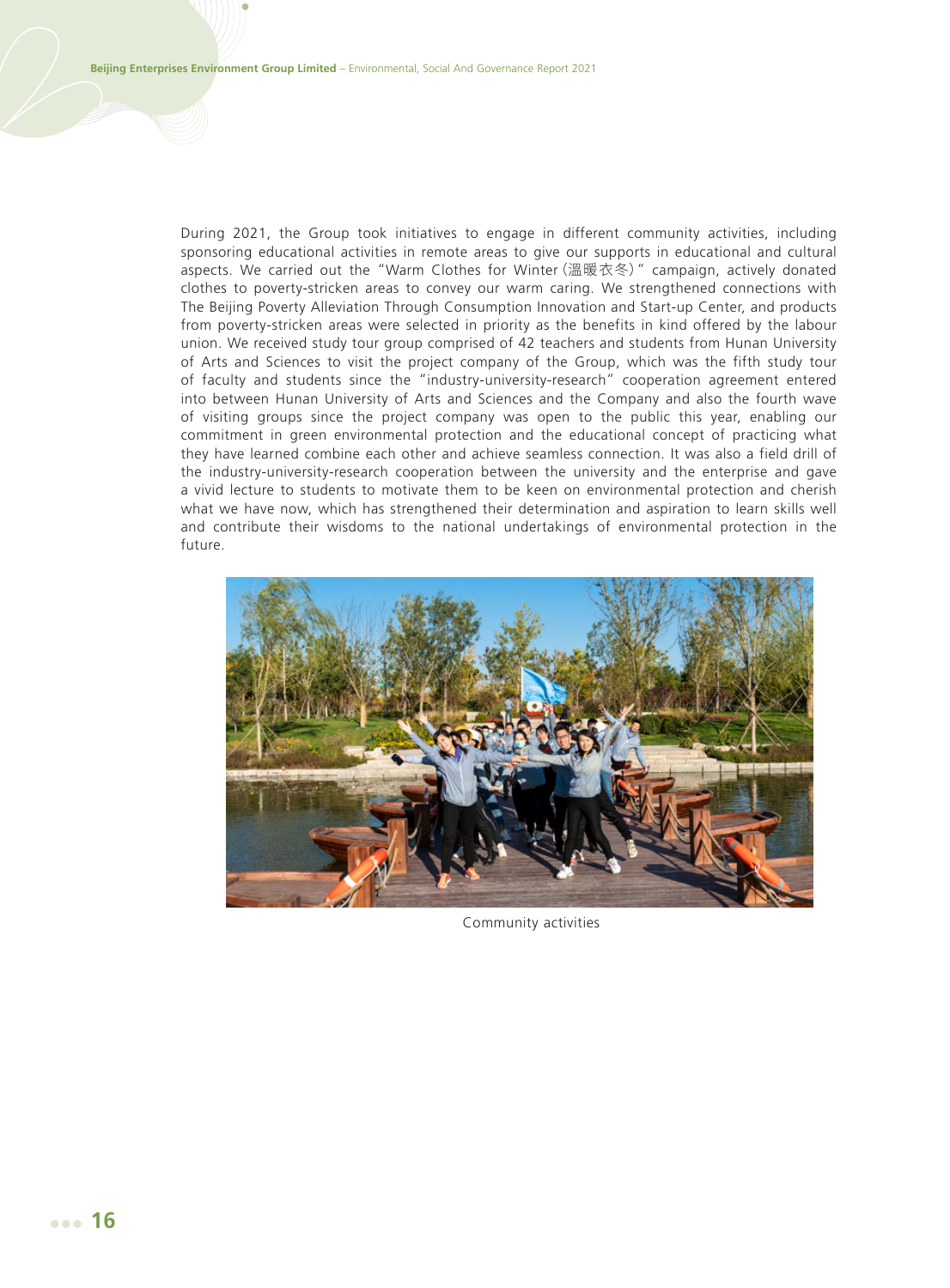# **APPENDIX: INDEX FOR ESG REPORTING GUIDE**

| <b>ASPECT</b>                 | <b>REQUIREMENTS</b>                                                                                                                                                                                                                                                                           | <b>PAGE</b>    |
|-------------------------------|-----------------------------------------------------------------------------------------------------------------------------------------------------------------------------------------------------------------------------------------------------------------------------------------------|----------------|
| <b>A1 Emissions</b>           | General Disclosure<br>Policies relating to air and greenhouse gas emissions, discharges into<br>water and land, and generation of hazardous and non-hazardous waste;<br>and information on the compliance with relevant laws and regulations<br>that have a significant impact on the issuer. | 4              |
| <b>KPI A1.1</b>               | The types of emissions and respective emissions data.                                                                                                                                                                                                                                         | $4 - 6$        |
| <b>KPI A1.2</b>               | Direct (Scope 1) and energy indirect (Scope 2) greenhouse gas emissions<br>in total (in tonnes) and, where appropriate, intensity (e.g. per unit of<br>production volume, per facility).                                                                                                      | 5              |
| <b>KPI A1.3</b>               | Total hazardous waste produced (in tonnes) and, where appropriate,<br>intensity (e.g. per unit of production volume, per facility).                                                                                                                                                           | 5              |
| <b>KPI A1.4</b>               | Total non-hazardous waste produced (in tonnes) and, where appropriate,<br>intensity (e.g. per unit of production volume, per facility).                                                                                                                                                       | 6              |
| <b>KPI A1.5</b>               | Description of emission target(s) set and steps taken to achieve them.                                                                                                                                                                                                                        | $4 - 6$        |
| <b>KPI A1.6</b>               | Description of how hazardous and non-hazardous wastes are handled,<br>and a description of reduction target(s) set and steps taken to achieve<br>them.                                                                                                                                        | $4 - 6$        |
| A2 Use of<br><b>Resources</b> | General Disclosure<br>Policies on the efficient use of resources, including energy, water and<br>other raw materials.                                                                                                                                                                         | $6 - 7$        |
| <b>KPI A2.1</b>               | Direct and/or indirect energy consumption by type (e.g. electricity, gas<br>or oil) in total (kWh in '000s) and intensity (e.g. per unit of production<br>volume, per facility).                                                                                                              | $\overline{7}$ |
| <b>KPI A2.2</b>               | Water consumption in total and intensity (e.g. per unit of production<br>volume, per facility).                                                                                                                                                                                               | 7              |
| <b>KPI A2.3</b>               | Description of energy use efficiency target(s) set and steps taken to<br>achieve them.                                                                                                                                                                                                        | $6 - 7$        |
| <b>KPI A2.4</b>               | Description of whether there is any issue in sourcing water that is fit for<br>purpose, water efficiency target(s) set and steps taken to achieve them.                                                                                                                                       | $6 - 7$        |
| <b>KPI A2.5</b>               | Total packaging material used for finished products (in tonnes) and,<br>where appropriate, with reference to per unit produced.                                                                                                                                                               | $\overline{7}$ |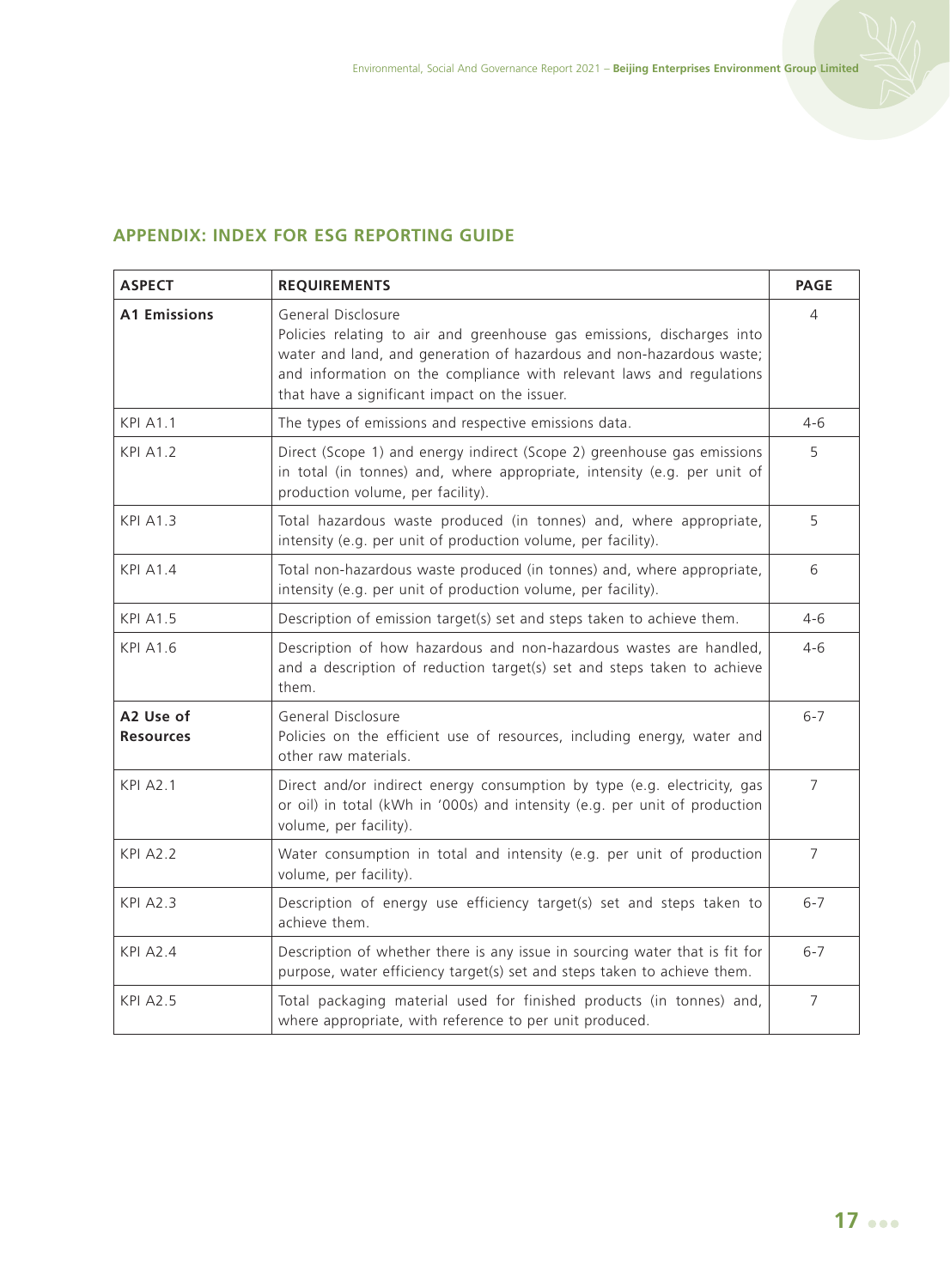ò

| <b>ASPECT</b>                                                | <b>REQUIREMENTS</b>                                                                                                                                                                                                                                                                                                                                | <b>PAGE</b> |
|--------------------------------------------------------------|----------------------------------------------------------------------------------------------------------------------------------------------------------------------------------------------------------------------------------------------------------------------------------------------------------------------------------------------------|-------------|
| <b>A3 The Environment</b><br>and Natural<br><b>Resources</b> | General Disclosure<br>Policies on minimising the issuer's significant impact on the environment<br>and natural resources.                                                                                                                                                                                                                          | 8           |
| <b>KPI A3.1</b>                                              | Description of the significant impacts of activities on the environment<br>and natural resources and the actions taken to manage them.                                                                                                                                                                                                             | 8           |
| <b>A4 Climate Change</b>                                     | General Disclosure<br>Policies on identification and mitigation of significant climate-related<br>issues which have impacted, and those which may impact, the issuer.                                                                                                                                                                              | 8           |
| A4.1                                                         | Description of the signicant climate-related issues which have impacted,<br>and those which may impact, the issuer, and the actions taken to<br>manage them.                                                                                                                                                                                       | 8           |
| <b>B1 Employment</b>                                         | General Disclosure<br>Policies relating to compensation and dismissal, recruitment and<br>promotion, working hours, holidays, equal opportunity, diversity, anti-<br>discrimination as well as other benefits and welfare and information on<br>the compliance with relevant laws and regulations that have a significant<br>impact on the issuer. | 9           |
| B <sub>1.1</sub>                                             | Total workforce by gender, employment type (e.g. full-time or part-time),<br>age group and geographical region.                                                                                                                                                                                                                                    | 10          |
| B1.2                                                         | Employee turnover rate by gender, age group and geographical region.                                                                                                                                                                                                                                                                               | 10          |
| <b>B2 Health</b><br>and Safety                               | General Disclosure<br>Policies relating to providing a safe working environment and protecting<br>employees from occupational hazards; and information on the<br>compliance with relevant laws and regulations that have a significant<br>impact on the issuer.                                                                                    | 11          |
| B <sub>2.1</sub>                                             | Number and rate of work-related fatalities occurred in each of the past<br>three years including the reporting year.                                                                                                                                                                                                                               | 11          |
| B <sub>2.2</sub>                                             | Lost days due to work injury.                                                                                                                                                                                                                                                                                                                      | 11          |
| B <sub>2.3</sub>                                             | Description of occupational health and safety measures adopted, how<br>they are implemented and monitored.                                                                                                                                                                                                                                         | 11          |
| <b>B3 Development</b><br>and Training                        | General Disclosure<br>Policies on improving employees' knowledge and skills for discharging<br>duties at work. Description of training activities.                                                                                                                                                                                                 | 12          |
| B3.1                                                         | The percentage of employees trained by gender and employee category<br>(e.g. senior management, middle management).                                                                                                                                                                                                                                | 12          |
| B3.2                                                         | The average training hours completed per employee by gender and<br>employee category.                                                                                                                                                                                                                                                              | 12          |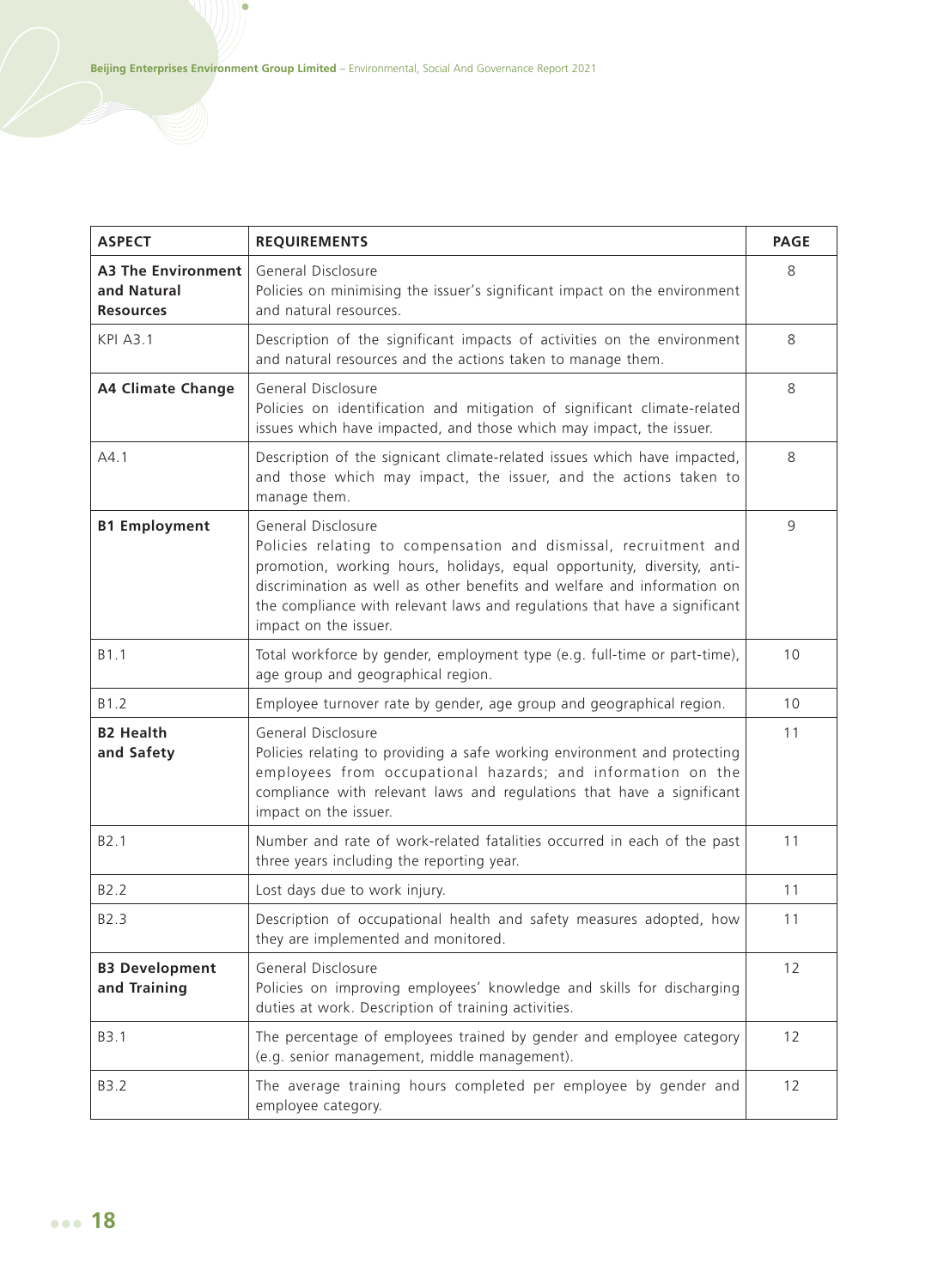| <b>ASPECT</b>                               | <b>REQUIREMENTS</b>                                                                                                                                                                                                                                                                                | <b>PAGE</b> |
|---------------------------------------------|----------------------------------------------------------------------------------------------------------------------------------------------------------------------------------------------------------------------------------------------------------------------------------------------------|-------------|
| <b>B4 Labour</b><br><b>Standards</b>        | General Disclosure<br>Policies relating to preventing child and forced labour; and information<br>on the compliance with relevant laws and regulations that have a<br>significant impact on the issuer.                                                                                            | 13          |
| B4.1                                        | Description of measures to review employment practices to avoid child<br>and forced labour                                                                                                                                                                                                         | 13          |
| B4.2                                        | Description of steps taken to eliminate such practices when discovered.                                                                                                                                                                                                                            | 13          |
| <b>B5 Supply Chain</b><br><b>Management</b> | General Disclosure<br>Policies on managing environmental and social risks of the supply chain.                                                                                                                                                                                                     | 13          |
| B <sub>5.1</sub>                            | Number of suppliers by geographical region.                                                                                                                                                                                                                                                        | 13          |
| B5.2                                        | Description of practices relating to engaging suppliers, number of<br>suppliers where the practices are being implemented, and how they are<br>implemented and monitored.                                                                                                                          | 13          |
| <b>B5.3</b>                                 | Description of practices used to identify environmental and social risks<br>along the supply chain, and how they are implemented and monitored.                                                                                                                                                    | 13          |
| B5.4                                        | Description of practices used to promote environmentally preferable<br>products and services when selecting suppliers, and how they are<br>implemented and monitored.                                                                                                                              | 13          |
| <b>B6 Product</b><br>Responsibility         | General Disclosure<br>Policies relating to health and safety, advertising, labelling and privacy<br>matters regarding products and services provided as well as remedies;<br>and information on the compliance with relevant laws and regulations<br>that have a significant impact on the issuer. | 14          |
| B6.1                                        | Percentage of total products sold or shipped subject to recalls for safety<br>and health reasons.                                                                                                                                                                                                  | 14          |
| B6.2                                        | Number of products and service related complaints received and how<br>they are dealt with.                                                                                                                                                                                                         | 14          |
| B6.3                                        | Description of practices relating to observing and protecting intellectual<br>property rights.                                                                                                                                                                                                     | 14          |
| B6.4                                        | Description of quality assurance process and products recall procedures.                                                                                                                                                                                                                           | 14          |
| B6.5                                        | Description of consumer data protection and privacy policies, and how<br>they are implemented and monitored.                                                                                                                                                                                       | 14          |